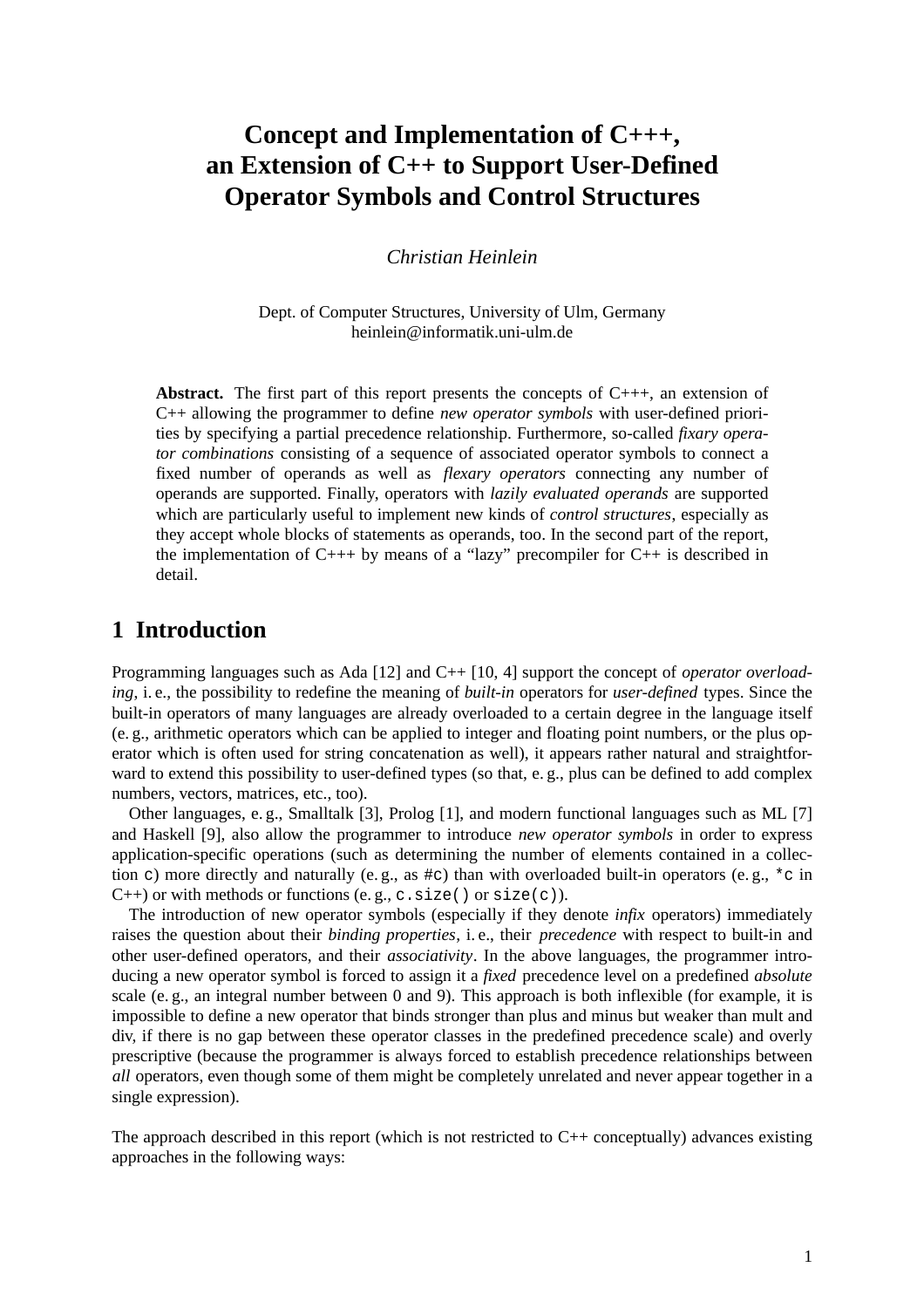- The *precedence* of new operators need not be fixed on an absolute scale, but only *relative* to other operators, i. e., the precedence relationship is not a complete, but only a *partial order* on the set of operator symbols, which can be incrementally extended on demand.
- In addition to well-known unary and binary operators, *fixary operator combinations* consisting of a sequence of associated operator symbols to connect a fixed number of operands as well as *flexary operators* connecting any number of operands are supported.
- Finally, operators whose operands are only evaluated *on demand* (roughly comparable to *lazy evaluation* in functional languages) are supported in a language such as C++ whose basic execution model is imperative. These operators are particularly useful to implement new kinds of *control structures*, especially as they accept whole blocks of statements as operands, too.

Sec. 2 describes the basic features of  $C_{+++}$ , an extension of  $C_{++}$  supporting the introduction of new operator symbols. Secs. 3, 4, 5, and 6 illustrate these with numerous examples, demonstrating in particular the advances mentioned before. Sec. 7 describes the implementation of C+++ by means of a "lazy" precompiler for C++, including some minor limitations of the approach. Finally, Sec. 8 concludes the report with a discussion of related work.

# **2 New Operators in C+++**

New operator symbols in C+++ are introduced by *operator declarations* at global or namespace scope (i. e., outside any function or class definition) starting with the keyword sequence new operator. These are both existing  $C_{++}$  keywords which cannot occur in juxtaposition, however, in the original language. Therefore, the already large set of C++ keywords need not be extended to support this language extension. Inside an operator declaration, however, numerous "local" or "context-dependent" keywords which will not be treated as such elsewhere (e. g., unary, left, right, etc.) can be used to describe properties of the new operator.

New operators are either *identifiers* as defined in the base language C++ (i. e., sequences of letters and digits starting with a letter, where the underscore character and appropriate universal character names are treated as letters) or sequences of one or more *operator characters* (all characters except white space, letters, digits, and quotation marks). A new operator symbol of the latter kind becomes a *token* of the lexical analysis as soon as it has been declared, i. e., it might influence the parsing process of the remaining input. To give an artificial example, a sequence of five plus signs (without intervening white space or comments) is parsed as three tokens ++, ++, and + in original C++ (i. e., the lexical analyzer is "greedy"). If a new operator +++ is introduced, the same sequence gets parsed as two tokens +++ and ++ afterwards. (Of course, such "operator puzzles" can be avoided by always separating tokens by white space.)

Just like other identifiers, new operator symbols which are identifiers are recognized as such only if they are not part of a larger identifier (or other token). For example, an operator abc is not recognized as such in the input abcd (part of a larger identifier) nor in the input 0x123abc (part of a hexadecimal integer literal).

In general, built-in operators in C++ can be applied *prefix*, *infix*, or *postfix*, and there are several operators which can be applied both prefix and infix  $(+, -, *, \&$ , and  $\cdot :$ ) or both prefix and postfix  $(++)$ and −−). In analogy, new operators are categorized as either *unary* (meaning prefix and postfix applicable) or *binary* (meaning prefix and infix applicable).

As in standard C++, the semantics of operators is defined by *operator functions*, i. e., functions whose name consists of the keyword operator followed by an operator symbol. Functions corresponding to prefix and infix applications of an operator take one resp. two arguments representing the operator's operand(s). To distinguish postfix from prefix applications, operator functions corresponding to the former receive a dummy argument of type int in addition to the argument representing the operator's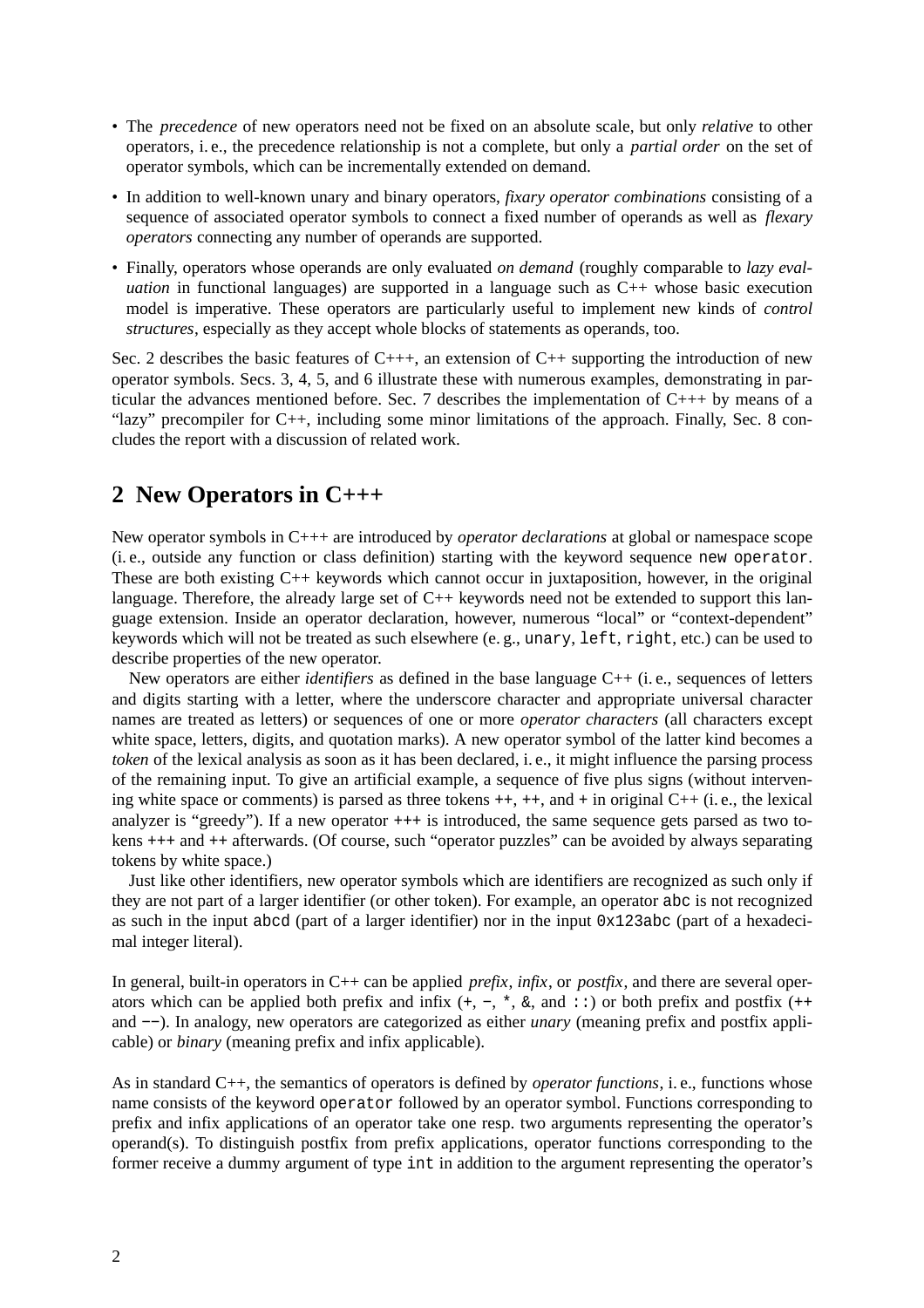operand. (Since the same operator cannot be applied both infix and postfix, it is always well-defined whether a two argument operator function corresponds to an infix or postfix application.)

To define generic operators, it is possible to define operator functions as function templates. Unlike built-in operators, new operators cannot be implemented by member functions of a class, but only by ordinary (i. e., global or namespace-scope) functions.

To retain the original C++ rule that the meaning of built-in operators applied to built-in types must not be changed, it is forbidden to define an operator function whose operator symbol and parameter types are all built-in. In other words, only definitions where either the operator symbol or one of the parameter types (or both) is user-defined, are allowed.

As in standard C++, postfix operators are applied left to right and bind more tightly than prefix operators which are applied right to left and bind more tightly than infix operators. The latter are organized in an (irreflexive) *partial precedence order* (i. e., an irreflexive, transitive, and asymmetric relationship stronger with an inverse relationship weaker) containing *operator classes* (i. e., sets of operators with equal precedence). Furthermore, infix operators may be declared left- or rightassociative to express that an operator appearing earlier in an expression binds stronger resp. weaker than one of the same operator class appearing later in the expression.

After the application of postfix and prefix operators (which can be identified simply by their syntactic position) and, if appropriate, the recursive evaluation of parenthesized subexpressions, the remaining expression consists of an alternating sequence of operands and infix operators. In order to get successfully parsed, such an expression must contain either no operator at all or a *unique weakest operator*, i. e., exactly one operator binding weaker than all other operators of the expression. Furthermore, the two subexpressions resulting from splitting the expression at this operator must fulfill the same rule recursively. Otherwise, the expression is rejected as being ambiguous. In such a case, the programmer might either use parentheses for explicit grouping or declare additional precedence relationships to resolve the conflict.

Parsing such an expression and testing it for ambiguity can be done efficiently using a simple pushdown automaton: Operands and infix operators are processed from left to right and pushed onto a stack. Before an operator is pushed, it is checked whether the previous operator on the stack (if any) binds stronger than the current operator; if so, it is replaced, together with its operands, by a new compound operand, and the check is repeated. If, after these reductions, the previous operator on the stack (if any) and the current operator are incomparable, the expression is ambiguous. (Sec. 7.4.3 describes this in more detail.)

The initial precedence order, which contains operator classes for all built-in C++ operators and therefore is actually a total order, can be extended freely as long as new declarations do not introduce any conflicts. (For example, declaring a new operator to bind stronger than \*, but weaker than +, would be illegal, since \* already binds stronger than +.) In particular, it is possible to insert new operators between adjacent classes of built-in operators (e. g., between \* and +) and at the "ends" of the spectrum of built-in operators, i. e., to introduce operators binding stronger than −>\* (the strongest regular C++ infix operator) or weaker than , (comma, the weakest C++ infix operator). In analogy to standard C++, however, expressions used as function arguments or variable initializers (using the = notation for initialization) must not contain operators weaker than comma or assignment operators, respectively, except when nested in parentheses.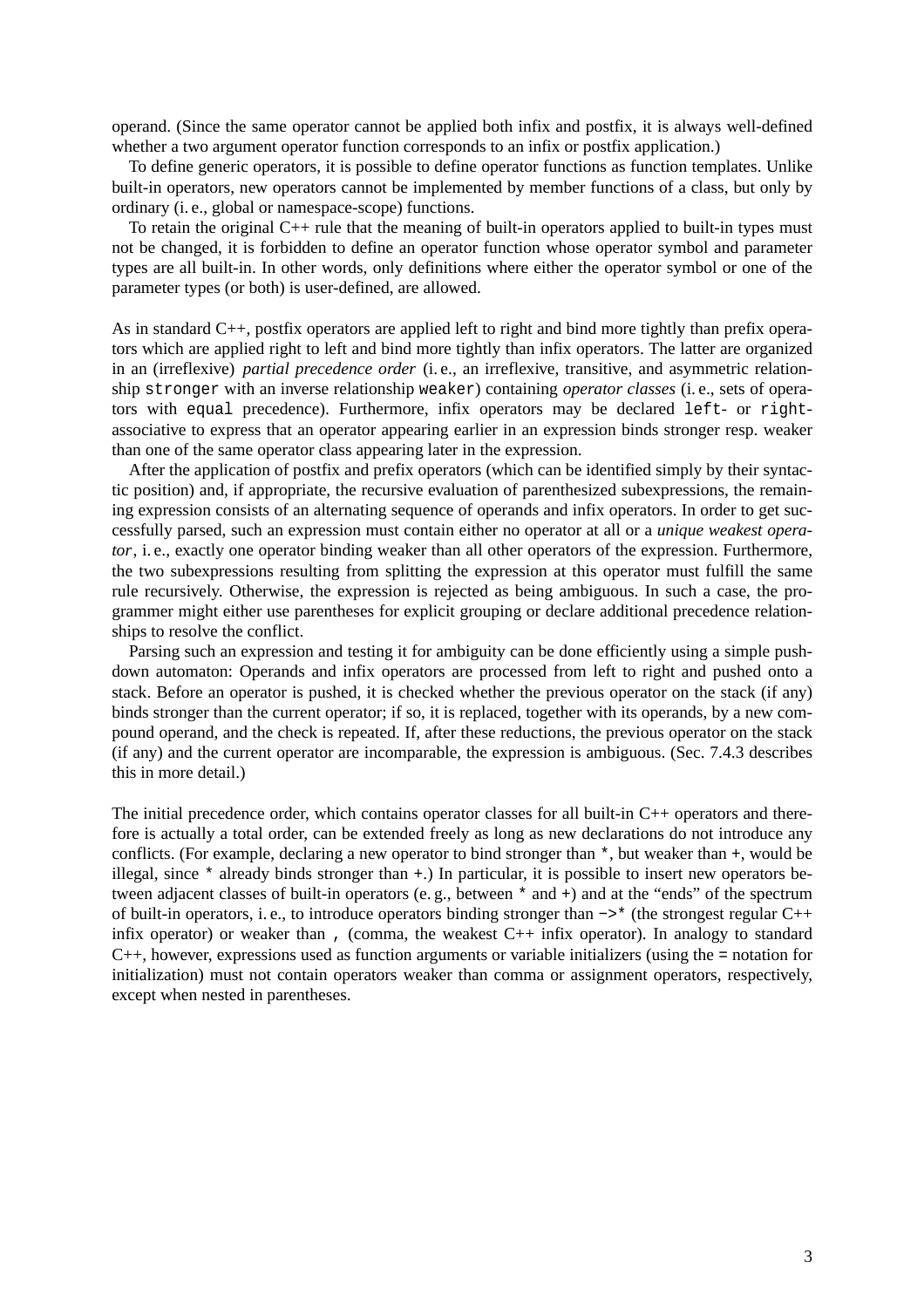# **3 Unary and Binary Operators**

#### **3.1 Exponentiation**

The following operator declaration introduces a new binary, right-associative operator ^^ that binds stronger than the built-in multiplicative operators:

new operator ^^ right stronger \*;

Since the multiplicative operators bind in turn stronger than the built-in additive operators, and because the precedence relationship is transitive, the new operator binds stronger than, e. g., +, too. Therefore, an expression such as  $a + b \rightharpoonup c \rightharpoonup d * e$  will be interpreted as  $a + (b \rightharpoonup c \rightharpoonup d) * f$ e), while x ˆˆy−>\* z (where −>\* is a built-in operator binding stronger than \*, too) is rejected as ambiguous since  $\hat{ }$  and  $-\hat{ }$  are incomparable. On the other hand, p  $\hat{ }$   $\hat{ }$  q  $*$  r  $-\hat{ }$  s is successfully parsed as  $(p \rightharpoonup q * (r \rightarrow *)$  since  $\rightharpoonup$  and  $\rightarrow *$  both bind stronger than  $*$ .

To define the meaning of x ^^ y, a corresponding operator function operator  $\hat{ }$  aking two arguments is defined which computes, e. g., the value of x raised to the power of y (using the predefined library function pow):

```
double operator^^ (double x, double y) { return pow(x, y); }
```
Because of the usual arithmetic conversions, the new operator cannot only be applied to double, but also to int values, e.g., 2 ^^ 10. To make sure, however, that the result of such an application is also of type int, an overloaded variant of the operator function can be supplied:

int operator^^ (int x, int y) { return (int)  $pow(x, y)$ ; }

Because a binary operator cannot only be applied infix, but also prefix, it is possible to define a separate meaning for that case by defining an additional operator function taking only one argument. For example, the following function defines the meaning of ˆˆx as the value of *e* (the base of the natural logarithm) raised to the power of x:

```
double operator^^ (double x) { return exp(x); }
```
#### **3.2 Container Operators**

To introduce a new unary operator # which conveniently returns the size (i. e., number of elements) of an arbitrary container object c of the  $C_{++}$  standard library (or in fact any object that possesses a parameterless size member function), the following declarations will suffice:<sup>1</sup>

```
new operator # unary;
template <typename C>
int operator# (const C& c, int postfix = 0) { return c.size(); }
```
By defining the operator function operator# as a function template, the operator is basically applicable to objects c of any type  $C^2$ . If C does not declare a member function size, however, the corresponding template instantiation will be rejected by the compiler.

 $\frac{1}{1}$  Because the operator declaration introduces # as an operator symbol, it will be treated as such in the remaining input. Therefore, it can no longer be used as a C++ preprocessor symbol afterwards. Since #include directives are typically placed at the very beginning of a translation unit and the use of other preprocessing directives (#define in particular) is highly discouraged in general, this appears to be an acceptable restriction.<br><sup>2</sup> Defining the type of c as const C& instead of just C is a common C++ idiom expressing that c is passed by reference (symbol &) to avoid

expensive copying of the whole container while at the same time not allowing the function to change it (keyword const).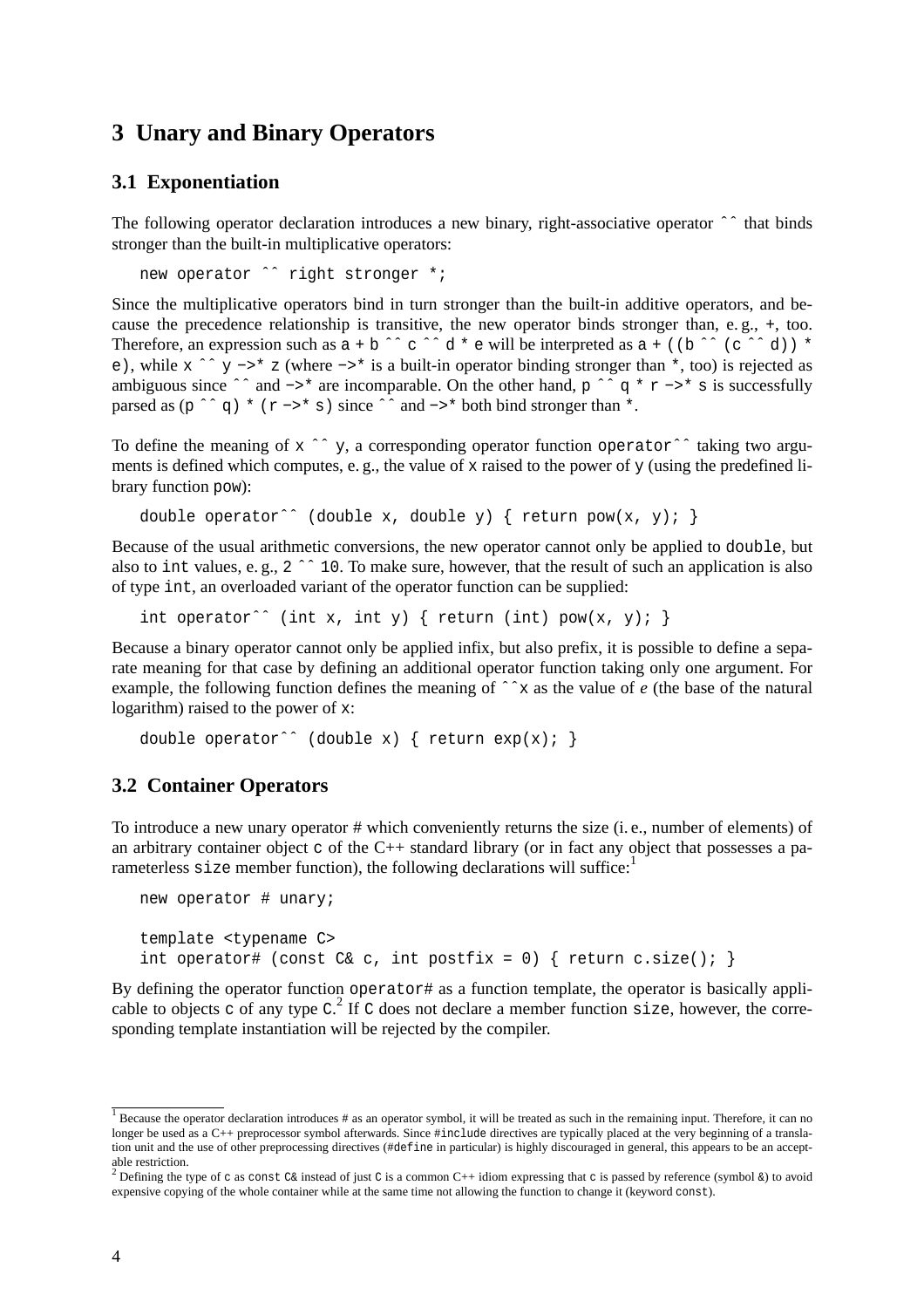By giving the function an optional second parameter of type int, it can be called with either one or two arguments, i. e., it simultaneously defines the meaning of # for prefix (one argument) and postfix applications (additional dummy argument of type int).

Even though it is possible in principle to define completely different meanings for prefix and postfix applications of the same unary operator, care should be exercised in practice to avoid confusion. To give an example, where different, but related meanings make sense, consider the following operator @ which returns the first or last element of a container c when applied prefix ( $@c$ ) or postfix ( $c@$ ), respectively:<sup>3</sup>

```
new operator @ unary;
template <typename C>
typename C::value_type operator@ (const C& c) {
    return c.front();
}
template <typename C>
typename C::value_type operator@ (const C& c, int postfix) {
    return c.back();
}
```
# **4 Fixary Operator Combinations**

### **4.1 Principle**

In addition to ordinary unary and binary operators, C++ provides a special ternary operator combination ?: to express conditional execution inside an expression. When viewing ? and : as separate binary operators, their binding properties are equal to those of assignment operators, except that their middle operand (between ? and :) might be *any* expression containing in particular assignment and comma operators, even though the latter bind weaker than ? and :. Conceptually, this exceptional rule can be eliminated and reduced to the normal precedence rules by defining that the subexpression between the two operators is always implicitly *grouped*, as if it would be surrounded by parentheses. Furthermore, a : operator must not occur without a preceding ? operator (and vice versa).

This principle is generalized in C+++ to so-called *fixary operator combinations* (sometimes also called distfix or mixfix operators): By declaring that one operator must only appear after another operator in an expression, any subexpression between these operators is implicitly grouped and it is checked that the former operator is not used without the latter. Declaring that an operator y must only appear *after* an operator x, turns out to be more flexible than declaring the opposite, i.e., that x must *only* appear before y, because in the first case x might well appear without y, but not vice versa. To make the concept even more flexible, it is possible to specify multiple operators x which might precede y; in such a case, y must only appear after one of these operators, and the subexpression between y and the nearest such operator is implicitly grouped.

 $3$  typename T::value\_type denotes the type value\_type declared inside the container type C, i.e., the container's element type.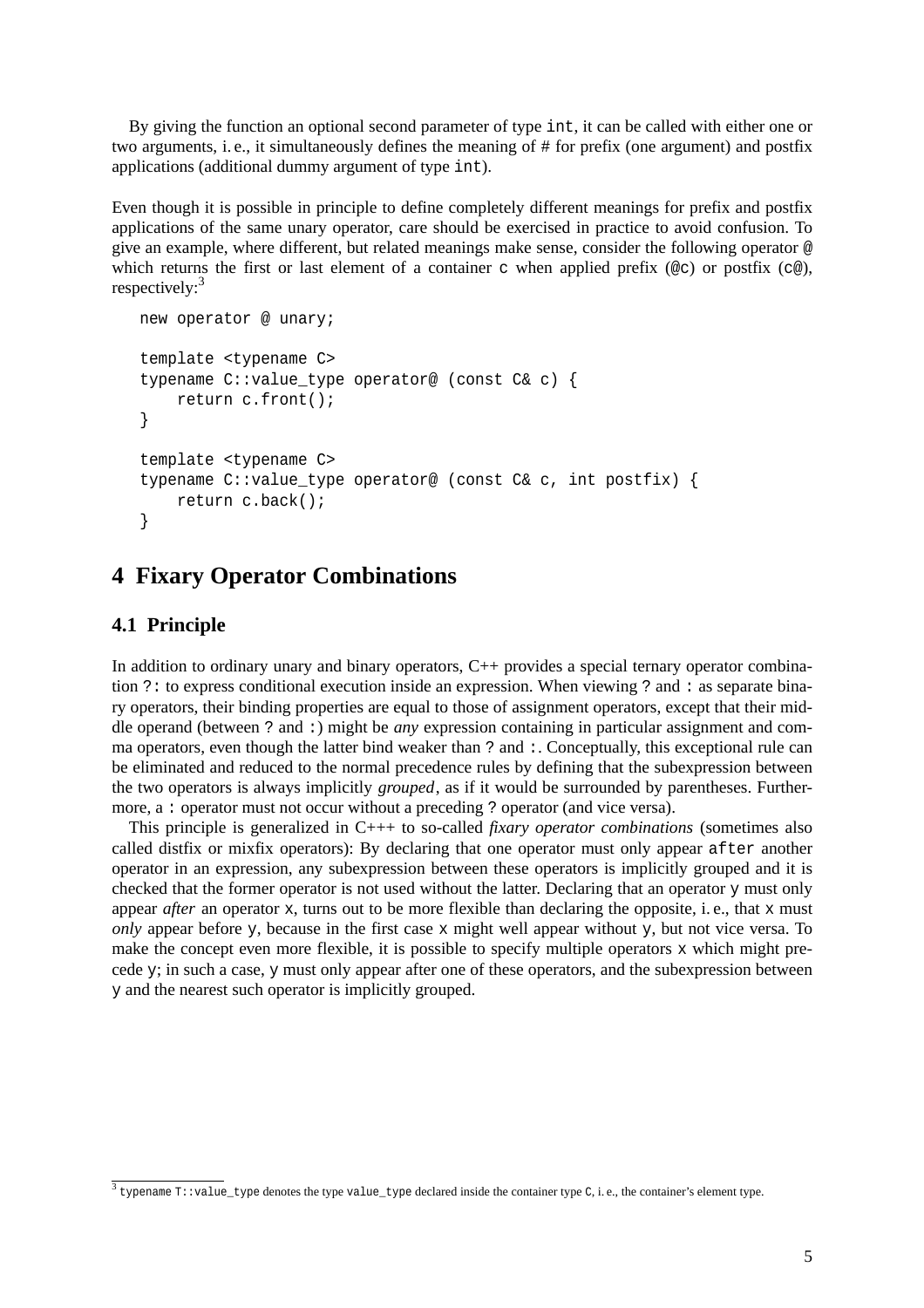#### **4.2 Inserting Into a Container**

The following declarations:

```
new operator INSERT unary;
new operator INTO after INSERT right equal =;
template <typename T>
T operator INSERT (T x) { return x; }
template <typename C>
void operator INTO (typename C::value_type x, C& c) { c. push\_back(x); }
```
define an operator combination INSERT – INTO which can be used as follows to insert the result of assigning 1 to x into the vector c:

int x; vector<int> c; INSERT  $x = 1$  INTO  $ci$ 

If INTO would have been declared as a normal binary operator without an after clause, the last line of the example would get parsed as (INSERT  $x$ ) = (1 INTO c) according to the normal rules. By declaring INTO after INSERT, however, the subexpression between these operators is implicitly grouped and afterwards the complete expression gets parsed as (INSERT ( $x = 1$ )) INTO c.<sup>4</sup>

By introducing another operator BEFORE:

```
new operator BEFORE after INTO right equal =itemplate <typename C>
pair<C*, typename C::iterator>
operator BEFORE (C& c, typename C::iterator i) {
    return pair<C*, typename C::iterator>(&c, i);
}
template <typename C>
void operator INTO
(typename C::value_type x, pair<C*, typename C::iterator> ci) {
    C& c = *ci.first;typename C::iterator i = ci.second;
    c.insert(i, x);
}
```
it is possible to generalize the previous example as follows to insert the result of assigning  $1$  to  $x$  into the vector c before the position determined by the iterator i (whose type is typename  $C:$  iterator):

```
int x; vector<int> c; vector<int>::iterator i;
INSERT x = 1 INTO c BEFORE i;
```
Because INTO and BEFORE have been declared right-associative, the last expression gets parsed as (INSERT  $(x = 1)$ ) INTO (c BEFORE i). Therefore, the result of evaluating c BEFORE i (which is just a pair consisting of a pointer to c and i) becomes the second operand of INTO which performs the actual insert operation.

It should be noted that the previous example (without using BEFORE) is still valid because INTO can still be used without BEFORE, but not vice versa. This is exact the increased flexibility mentioned

<sup>&</sup>lt;sup>4</sup> Note that it is possible in principle to use INSERT without INTO (e.g., INSERT 1), which is semantically useless, however. On the other hand, using INTO without INSERT would be erroneous.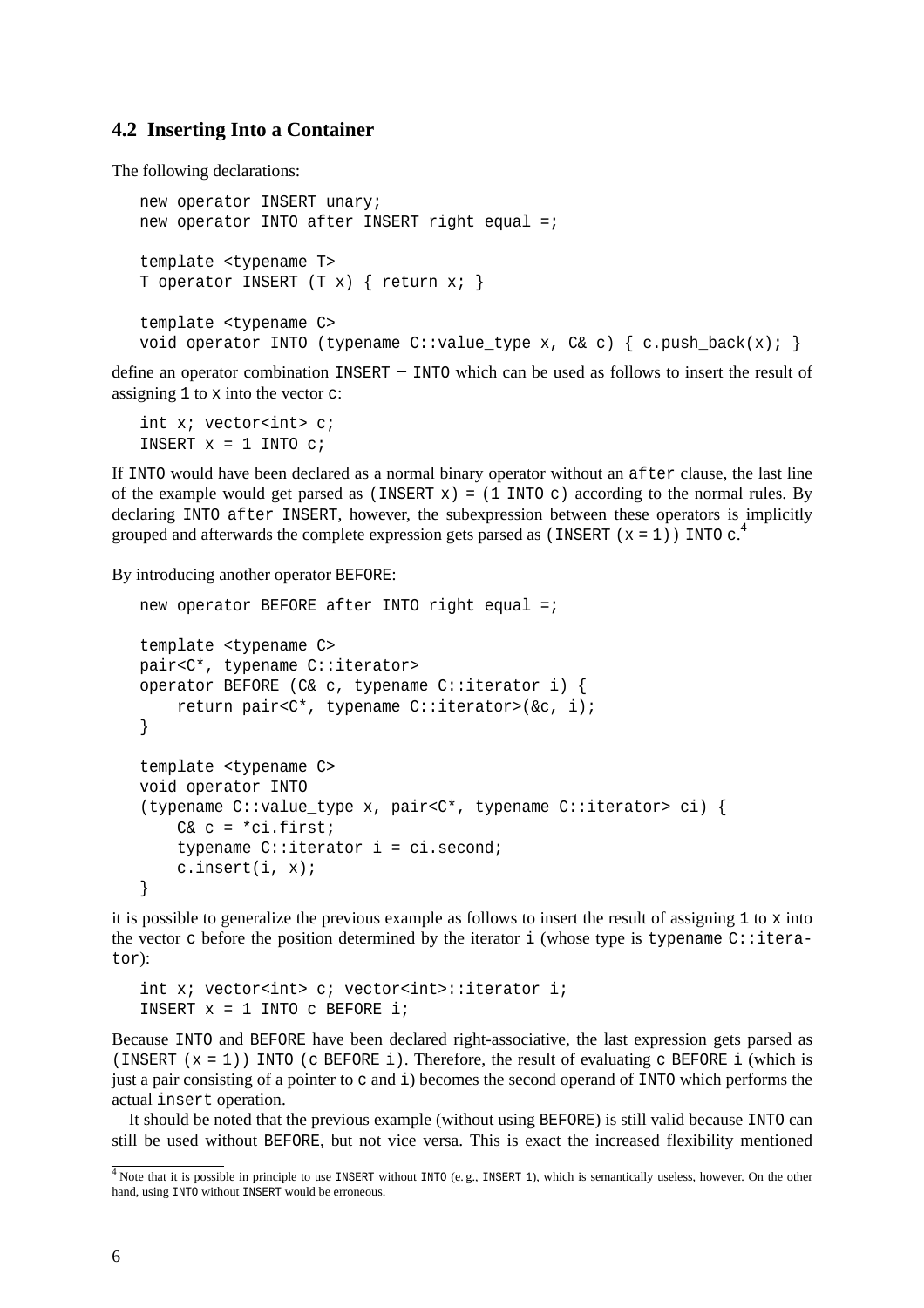above that is gained by declaring BEFORE after INTO instead of the opposite INTO before BEFORE (which is actually not supported) that would forbid the use of INTO without a succeeding BEFORE.

Finally, by extending the declarations of INTO and BEFORE as follows:

new operator INTO after BEFORE; new operator BEFORE after INSERT;

it is allowed to use INTO either after INSERT (original declaration) or after BEFORE (extended declaration) and to use BEFORE either after INTO (original declaration) or after INSERT (extended declaration). Together with appropriate overloadings of the involved operator functions, insertions can now be done in any of the following ways (where the latter two are expected to be equivalent):

INSERT x INTO c; INSERT x INTO c BEFORE i; INSERT x BEFORE i INTO c;

### **4.3 User-Defined Control Structures**

User-defined control structures, such as FOREACH x IN c DO . . . , are another typical use of fixary operator combinations. However, since their implementation requires the additional concept of lazily evaluated operands, their discussion is postponed until Sec. 6.

# **5 Flexary Operators**

#### **5.1 Average Values**

The following operator AVG computes the average of two double values  $x$  and  $y$ :

```
new operator AVG left stronger + weaker *;
double operator AVG (double x, double y) { return (x + y)/2; }
```
When applied to three values x AVG y AVG z, however, the result is equivalent to (x AVG y) AVG z (because the operator is declared left-associative) which is usually different from the overall average value of x, y, and z. To avoid such accidental misinterpretations, it would be more reasonable to define the operator non-associative causing the expression  $x$  AVG  $y$  AVG  $z$  to be rejected due to ambiguity.

Alternatively, AVG could be interpreted as a *flexary operator*, i. e., an operator accepting conceptually any number of operands concatenated by infix applications of the operator. For that purpose, the above operator function AVG is replaced by the following definitions which do not directly compute the average value of their arguments, but rather collect the necessary information (number of values and sum of all values processed so far) in an auxiliary structure of type Avg:

```
struct Avg {
    int num; double sum;
    Avg (int n, double s) : num(n), sum(s) {}
};
Avg operator AVG (double x, double y) {
    return Avg(2, x + y);
}
```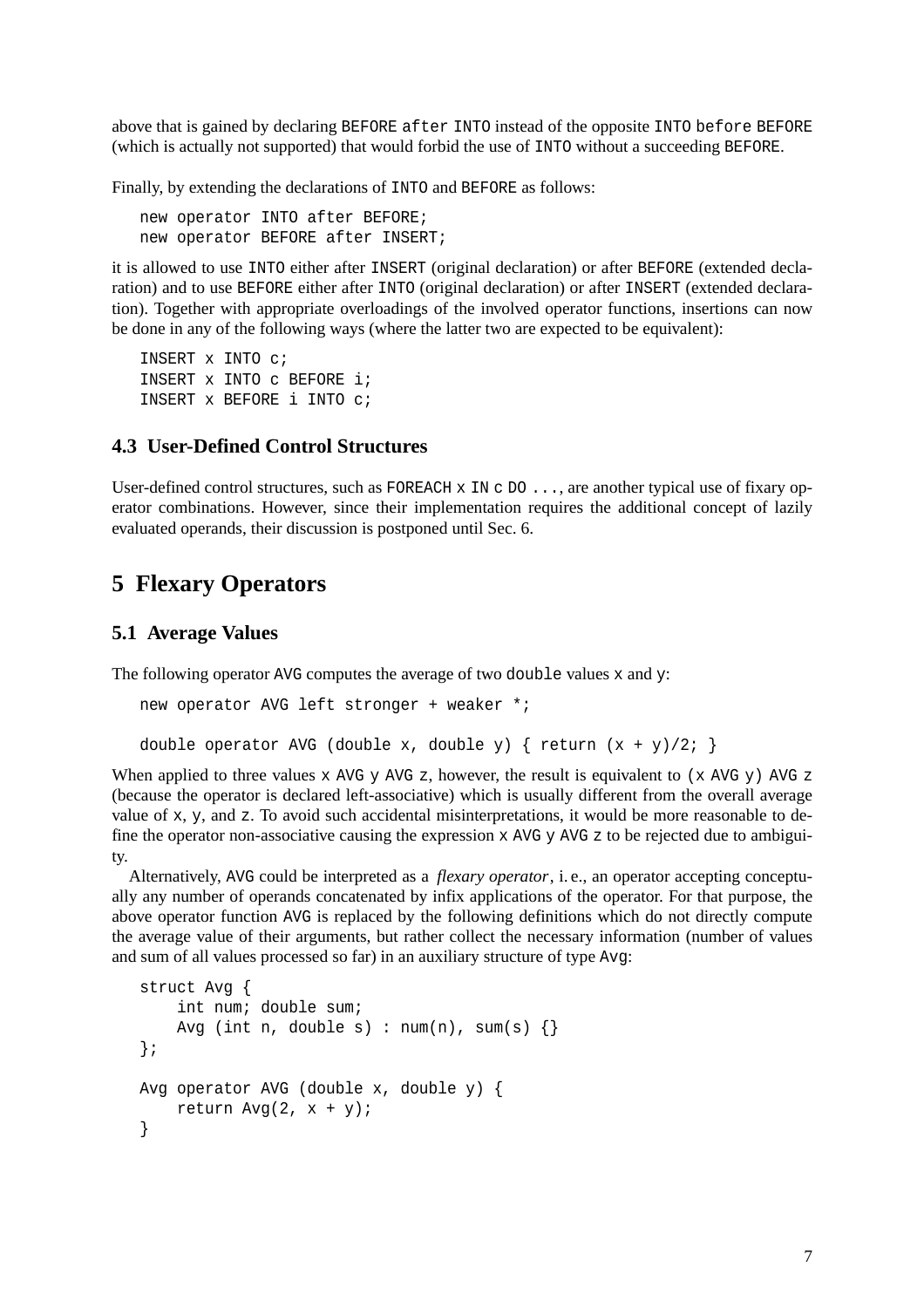```
Avg operator AVG (Avg a, double z) {
    return Avg(a.num + 1, a.sum + z);
}
```
Additionally, a pseudo operator function operator... (where ... is not a meta-symbol in the text denoting an omission, but rather a real C++ token) is defined which converts this intermediate information to the actual average value:

double operator... (Avg a) { return a.sum / a.num; }

This pseudo operator function is called automatically for every expression or subexpression containing user-defined operators, whenever all operators of a particular precedence level have been applied, before operators of the next lower precedence level will be applied. For example, if the operator AVG is defined as above (i.e., left-associative with precedence between + and  $\star$ ), the expression  $a \star b$  AVG  $c/d$  AVG e  $f + g$  AVG h (with double values a to h) is equivalent to

```
operator...(operator AVG(operator AVG(a*b, c/d), e%f))
+ operator...(operator AVG(g, h))
```
i. e., it computes the sum of the average value of  $a * b$ ,  $c/d$ , and  $e * f$  (e modulo f) and the average value of g and h.

Because the compiler actually does not know whether an infix operator shall be interpreted as a normal binary operator (which does neither need nor want the call to operator...) or as a flexary operator (which needs it), the calls are actually always inserted as described above. Furthermore, the function is predefined as the identical function

```
template <typename T>
inline T operator... (T x) \{ return x : \}
```
for any argument type T to make sure that it has actually no effect on the evaluation of the expression, unless it has been specialized for a particular type T such as Avg above. By declaring the predefined function inline, the compiler is instructed to expand its calls in place, which in this case actually means to eliminate them to avoid unnecessary run time penalties.

### **5.2 Chainable Comparison Operators**

Comparison operators are another source of potential misinterpretations, at least for novice programmers. While the C++ expression  $a < b$  corresponds exactly to the mathematical term  $a < b$ , the meaning of the expression  $a < b < c$  is quite different from its mathematical counterpart  $a < b < c$ , the latter meaning  $a < b$  *and*  $b < c$ . The former is actually interpreted as  $(a < b) < c$ , which compares the Boolean-valued result of comparing a and b with c. In many programming languages, this will lead to a compile time error since Boolean values and numbers cannot be compared to each other. In C++, however, the Boolean values true and false are implicitly converted to the integer values 1 and 0, respectively, when necessary, causing the expression  $a < b < c$  to be actually well-defined, but probably not producing the desired result.

Because "chained" comparisons such as  $a < b < c$  or  $0 \le i < n$  are occasionally useful and more convenient than their logical expansions (such as  $0 \le i$  *and*  $i < n$ ), one might want to define corresponding operators in a programming language. Similar to the AVG operator above, such operators must not only return a Boolean value representing the result of the current comparison, but also the value of their right operand which might be needed as the left operand of the following operator, too. This can again be achieved by introducing an appropriate auxiliary structure:

```
template <typename T>
struct Cmp {
    bool res; T val;
    Cmp (bool r, T v) : res(r), val(v) \{\}};
```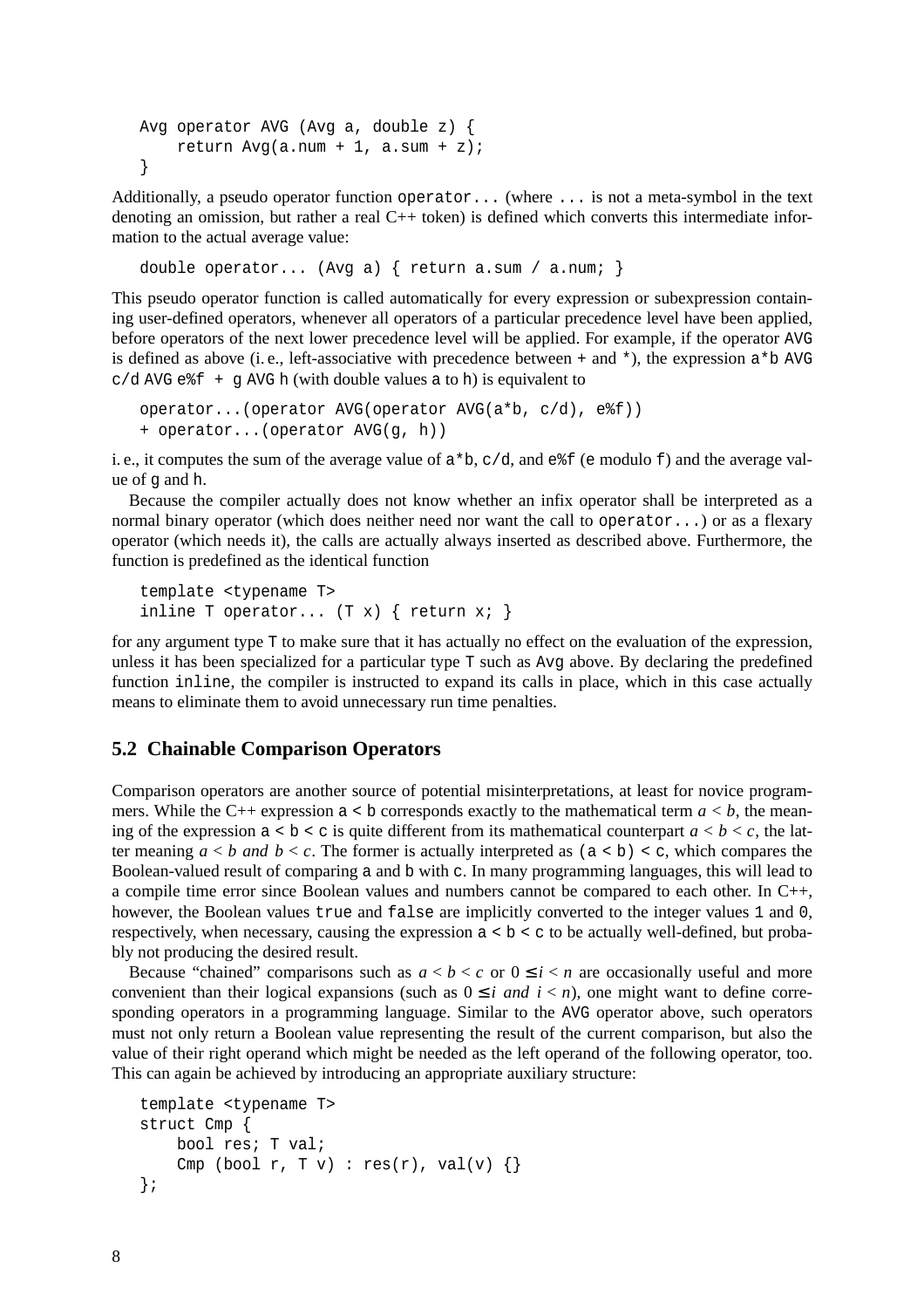```
template <typename T>
bool operator... (Cmp<T> c) { return c.res; }
new operator .<. stronger = weaker ||;
template <typename T>
Cmp<T> operator.<. (T x, T y) {
    return Cmp<T>(x < y, y);
}
template <typename T>
Cmp<T> operator.<. (Cmp<T> c, T z) {
    return Cmp<T>(c.res && c.val < z, z);
}
// Likewise for operators .<=. .>. .>=. .==. .!=.
```
Now, an expression such as  $a \leq b \leq c$  is indeed equivalent to  $a \leq b \& b \leq c$ , while 0  $\leq a \leq b \leq c$ . ... n is equivalent to  $0 \le i \le k \le i \le n$ , i.e., it is possible to mix flexary operators of equal precedence.

## **6 Operators with Lazily Evaluated Operands**

#### **6.1 Logical Implication**

The built-in operators && and || expressing logical conjunction and disjunction, respectively, are special and different from all other built-in operators (except the already mentioned ternary ?: operator combination) in that their second operand is evaluated *conditionally* only when this is necessary to determine the value of the result. If these (or any other) operators are overloaded, this special and sometimes extremely useful property is lost, because an application of an overloaded operator is equivalent to the call of an operator function whose arguments (i. e., operands) are unconditionally evaluated before the function gets called.

Therefore, it is currently impossible to define, e. g., a new operator => denoting logical implication which evaluates its second operand only when necessary, i.e.,  $x \Rightarrow y$  should be *exactly* equivalent to !x || y. To support such operator definitions, the concept of *lazy evaluation* well-known from functional languages is introduced in a restricted manner: If an operator is declared lazy, its applications are equivalent to function calls whose arguments do not represent the *evaluated* operands, but rather their *unevaluated* code wrapped in *function objects* (closures) which must be explicitly invoked inside the operator function to cause their evaluation on demand. The type of such a function object is lazy<T> if T is the type of the evaluated operand.

Using this feature, the operator => can indeed be defined and implemented as follows:

```
new operator => left equal || lazy;
bool operator=> (lazy<br/>bool> x, lazy<br/>bool> y) {
    return !x() || y();
}
```
Because the second operand of the built-in operator  $||\cdot||$  is evaluated conditionally, the invocation  $y($ ) of the second operand y of  $\Rightarrow$  is executed only if the invocation  $x()$  of the first operand x returns true. Of course, this behaviour could be made more explicit by rephrasing the body of the operator function with an explicit if statement: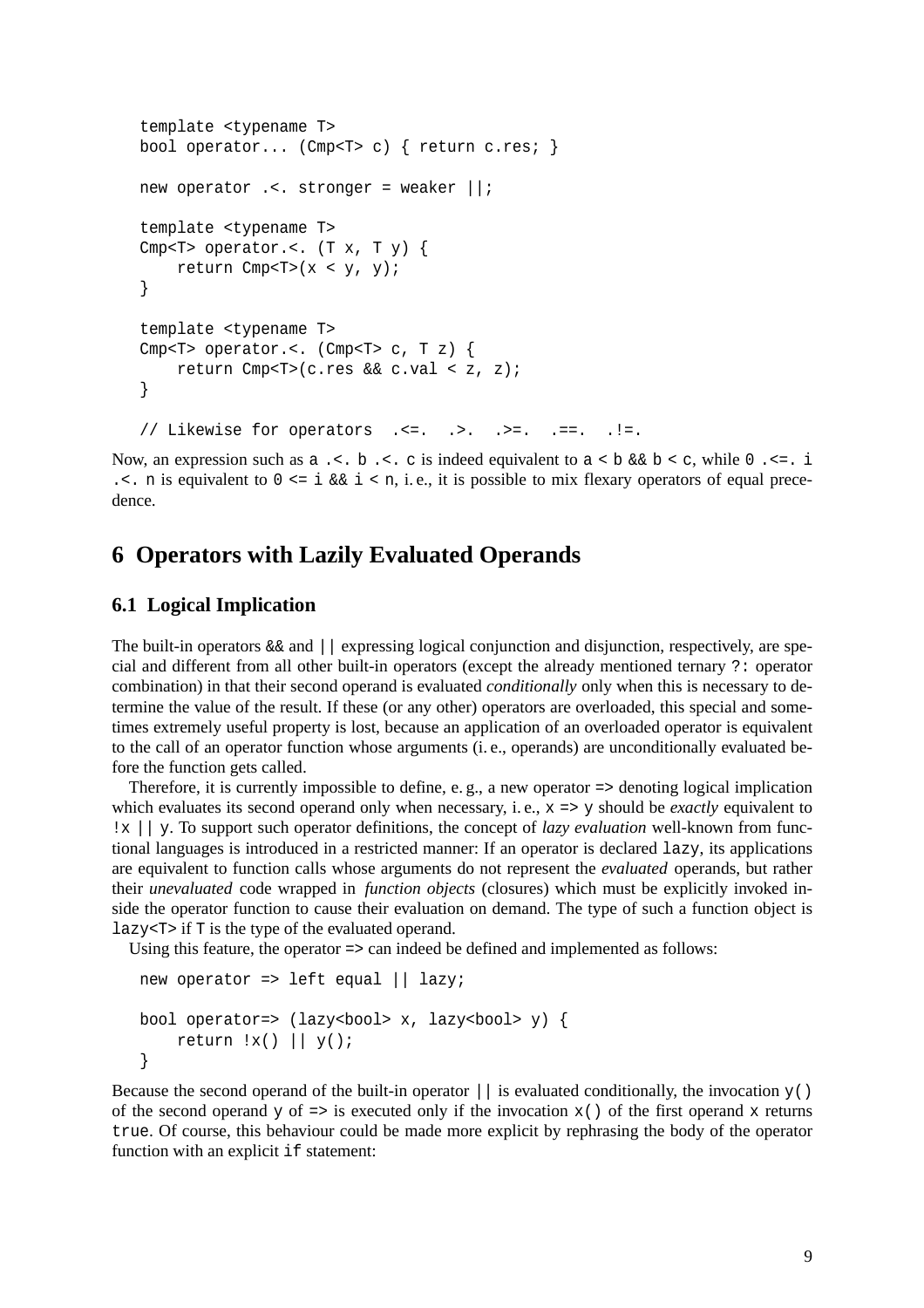```
bool operator=> (lazy<br/>bool> x, lazy<br/>bool> y) {
    if (x() return y();
    else return true;
}
```
### **6.2 User-Defined Control Structures**

To keep the declaration of lazy operators simple and general, it is not possible to mix eagerly and lazily evaluated operands, i. e., *all* operands are either evaluated eagerly (before the operator function is called) or lazily (if the operator is declared  $laxy$ ). However, by invoking a function object representing an operand immediately at the beginning of the operator function, the behaviour of an eagerly evaluated operand can be easily achieved.

Because an operand function object can be invoked multiple times, operators resembling iteration statements can be implemented, too, e. g.:

```
new operator ?* left weaker = stronger , lazy;
template <typename T>
T operator?* (lazy<bool> cond, lazy<T> body) {
    T res = T();
    while (cond() res = body();
    return res;
}
```
Using operators to express control structures might appear somewhat strange in a basically imperative language such as C++. However, C++ already provides built-in operators corresponding to control structures, namely the binary comma operator expressing sequential execution of subexpressions similar to a statement sequence and the ternary ?: operator combination expressing conditional execution similar to an if-then-else statement. Therefore, introducing operators similar to iteration statements is just a straightforward and logical consequence. To give a simple example of their usage, the greatest common divisor of two numbers  $x$  and  $y$  can be computed in a single expression using the wellknown Euclidian algorithm:

```
int gcd (int x, int y) {
    return (x != y) ?* (x > y ? x −= y : y −= x), x;
}
```
The possibility to express control structures with user-defined operators might appear even more useful when control flows are needed which cannot be directly expressed with the built-in operators or statements of the language. For example, an operator UNLESS might be defined that executes its first operand unless the evaluation of its second operand yields true (i. e., the latter is evaluated before the former):

```
new operator UNLESS left equal ?* lazy;
template <typename T>
T operator UNLESS (lazy<T> body, lazy<br/>bool> cond) {
    T res = T();
    if (lcond()) res = body();
    return res;
}
```
Using the additional concept of fixary operator combinations (cf. Sec. 4), it is also possible to define a REPEAT – UNTIL operator combination: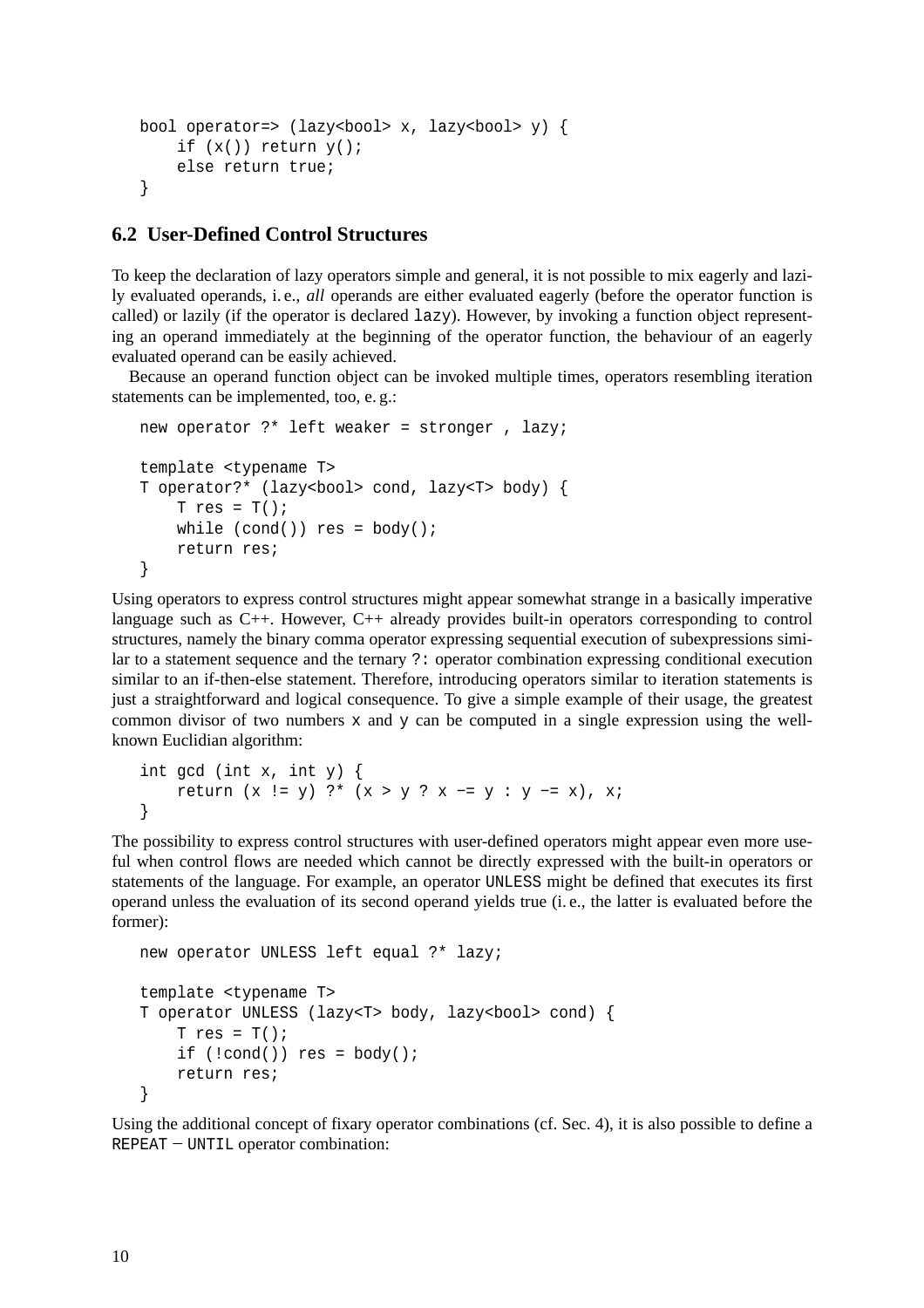```
new operator REPEAT unary;
new operator UNTIL after REPEAT left equal ?* lazy;
template <typename T>
T operator REPEAT (T body) { return body; }
template <typename T>
T operator UNTIL (lazy<T> body, lazy<br/>bool> cond) {
    T res = T();
    do res = body();
    while (!cond());
    return res;
}
```
#### **6.3 Database Queries**

Using some C++ "acrobatics" (i. e., defining one operator to return an auxiliary structure that is used as an operand of another operator), it is even possible to define operator combinations such as FIRST/ALL/COUNT −− FROM −− WHERE which can be used as follows to express "database queries" resembling SQL [6]:

```
struct Person {
   string name;
   bool male;
    ......
};
set<Person> db; // Or some other standard container.
Person p;
Person ch = FIRST p FROM db WHERE p.name == "Heinlein";
set<Person> men = ALL p FROM db WHERE p.male;
int abcd = COUNT p FROM db WHERE "A" .<=. p.name .<. "E";
```
Writing equivalent expressions with  $C++$  standard library algorithms such as find if or count if would require to write an auxiliary function for every search predicate because the standard building blocks for constructing function objects (such as predicates, binders, and adapters, cf. [10]) are not sufficient to construct them.

### **6.4 Blocks as Operands**

In contrast to normal operators with eagerly evaluated operands where operands of type void do not make sense, it is possible and quite useful to use expressions of type void as lazily evaluated operands. If, for example, f happens to be a function with result type void, an expression such as i>0?\* f(i−−) obviously makes sense.

It is even possible (with some restrictions, however) to use *blocks*, i. e., sequences of statements and declarations enclosed in curly brackets, as lazily evaluated operands of type void. This is again useful in combination with operators such as ?\* or REPEAT −− UNTIL expressing control structures:

```
REPEAT {
    // Do something complex
    // that is hard to express as a single expression.
\} UNTIL (/* some condition */);
```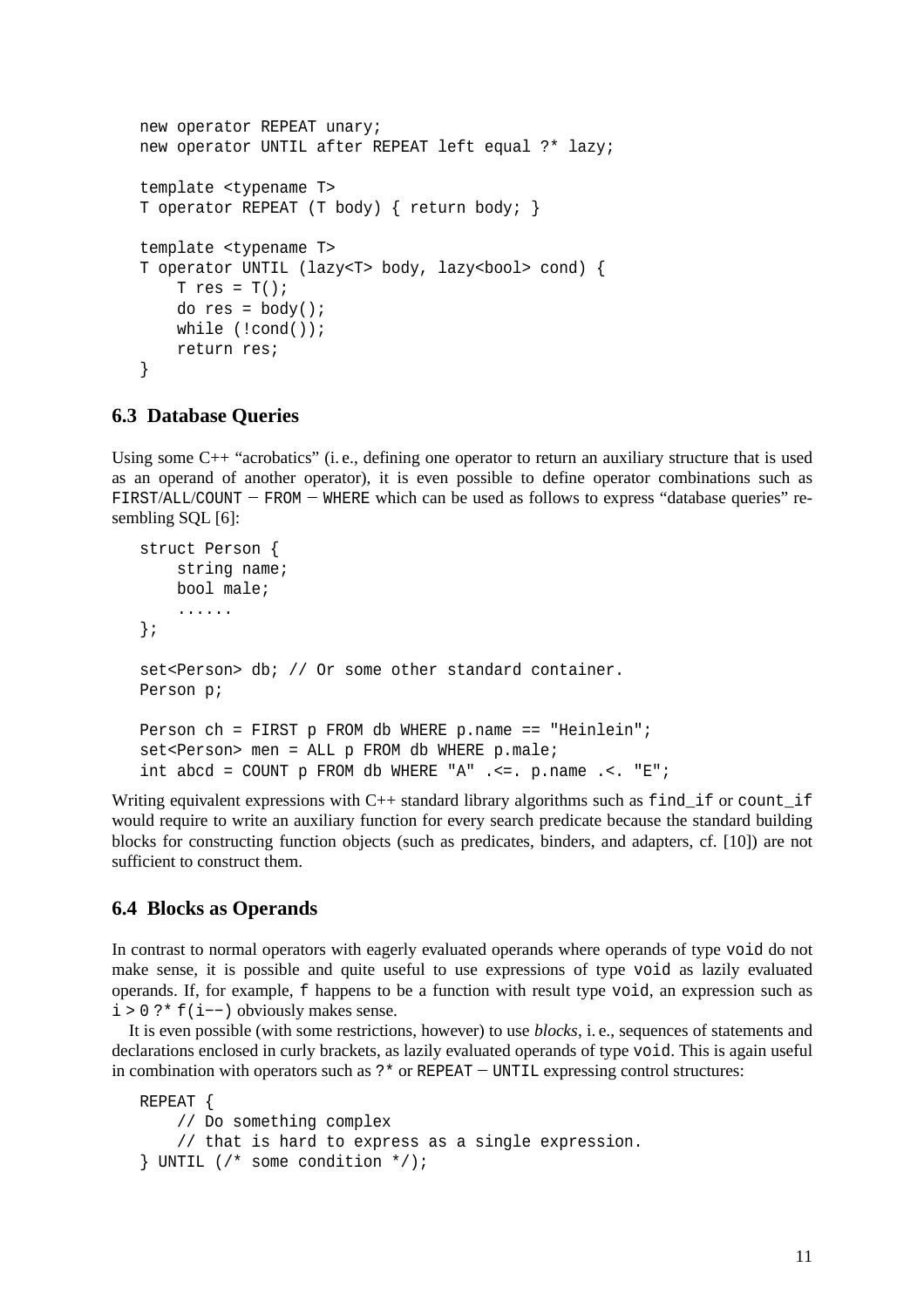The precise rules regarding blocks as operands are as follows:

• A block is treated as an operand if and only if it appears between a new operator and the nearest subsequent semicolon (on the same nesting level of curly brackets), and neither the operator nor the block are enclosed in round or square brackets. Furthermore, the enclosing expression must be an expression *statement*.

This rule is necessary to unambiguously distinguish blocks used as operands from normal blocks used as statements.

- If such a block is not immediately followed by a user-defined operator having an after clause (cf. Sec. 4.1), a semicolon is implicitly inserted after the block which terminates the enclosing expression.
- Before such a block, a binary lazy pseudo-operator whose operator function name is operator {} is inserted implicitly.

The prefix application of this operator is predefined as the identical function (note that a block has type void):

lazy<void> operator{} (lazy<void> x) { return x; }

This is equivalent in effect to saying that the operator is inserted only if the block is not immediately preceded by another operator.

Infix applications of this operator can be defined as needed (cf. the examples below).

There are no predefined precedence relationships for this operator, because they are not needed for its typical applications, but it is possible in principle to declare such relationships.

Using blocks as operands, it is possible to write expressions which look exactly like C++ control structures. For example, given the following definitions:

```
// Operators foreach and in.
new operator foreach unary;
new operator in weaker = stronger, ;
// operator in combines a variable v of type V
// and a container c of type C into a pair.
template <typename V, typename C>
pair<V*, const C*> operator in (V& v, const C& c) {
    return pair<V*, const C*>(&v, &c);
}
// operator foreach returns such a pair vc unchanged.
template <typename V, typename C>
pair<V*, const C*> operator foreach (pair<V*, const C*> vc) {
    return vc;
}
// operator {} combines such a pair vc and a block b.
// It iterates through the container c,
// binds the variable v to each element in turn,
// and executes block b for it.
template <typename V, typename C>
void operator \{\} (lazy< pair<V*, const C*> > vc_, lazy<void> b) {
    pair<V*, const C^* vc = vc_();
    V& v = *vc.first;const C& c = *vc.second;
```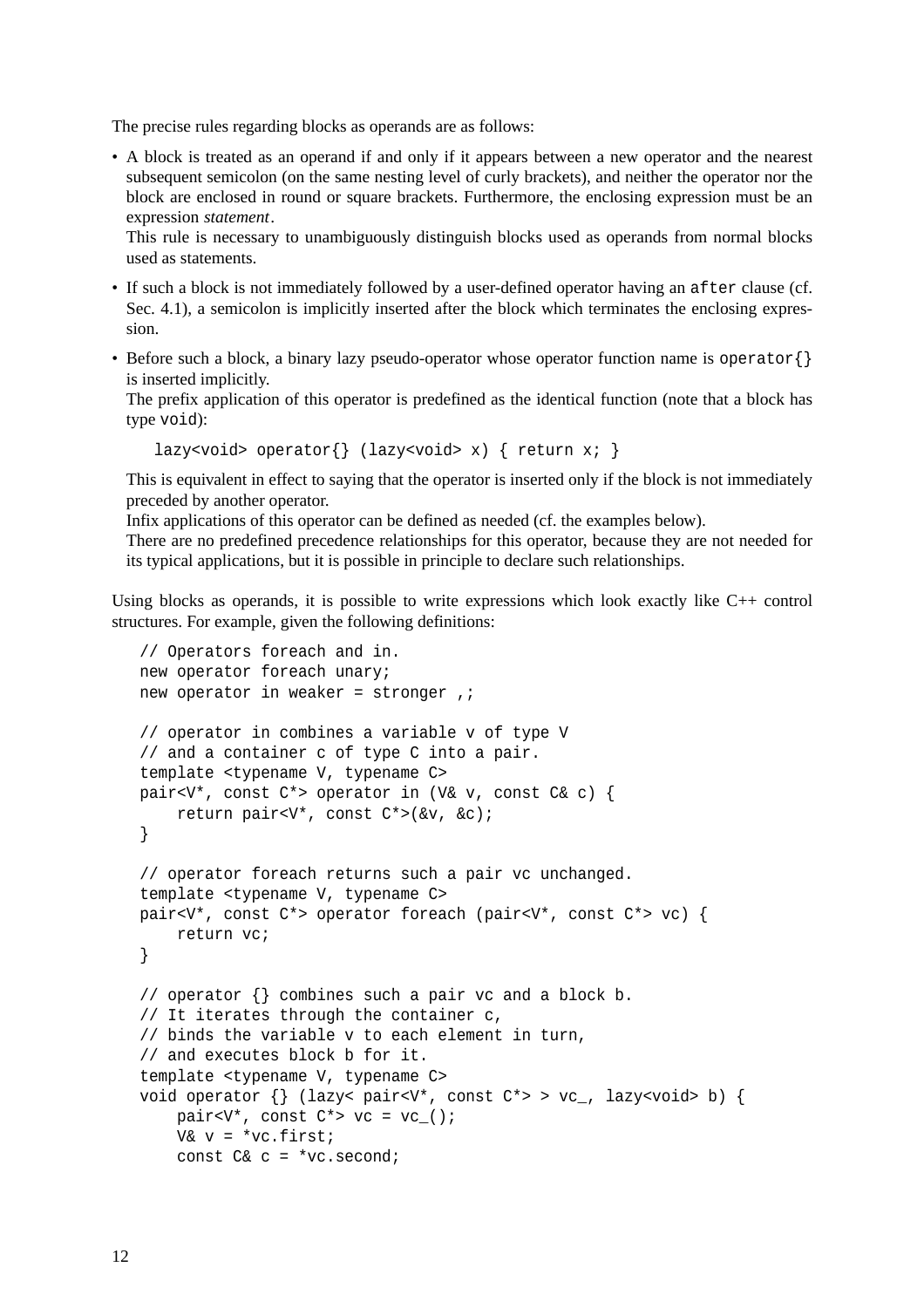```
for (typename C::const\_iterator i = c.begin(); i != c.end(); i++) {
       v = *i;b();
    }
}
```
it is possible to write code like this:

```
vector<int> c; int i;
foreach (i in c) { cout << i << endl; }
```
If a block used as an operand executes a jump statement (break, continue, goto, or return) that transfers control out of the block, the operand is terminated as if it had thrown an exception (of an unknown type) that also terminates the operator function and all possibly active intermediate functions called directly or indirectly from it. This includes the process of "stack unwinding" [4], i. e., calling destructors for all "automatic objects" (objects with automatic storage duration) constructed during their execution. Then, instead of continuing execution after the point where the operator function has been called, control is transferred to the destination of the jump statement.

For example, return can be used in the usual way to terminate a foreach loop prematurely:

```
// Does container c contain value x?
template <typename C>
bool contains (const C& c, typename C::value_type x) {
    typename C::value_type i;
    foreach (i in c) {
        if (i == x) return true;
    }
    return false;
}
```
However, break and continue statements cannot be used inside a foreach loop to just break out of *this* loop or to continue with its next iteration, respectively, because they will terminate or continue an enclosing normal loop (or switch statement). It is possible, however, to use exceptions for such purposes. If, for example, the implementation of operator  $\{\}$  is changed as follows:

```
template <typename V, typename C>
void operator \{\} (lazy< pair<V*, const C*> > vc_, lazy<void> b) {
    pair<V*, const C* > vc = vc( );
    V& v = *vc.first;const C& c = *vc.second;
    for (typename C::const_iterator i = c.begin(); i != c.end(); i++) {
        v = *i;try {
            b();
        }
        catch (bool cont) {
            if (cont) continue;
            else break;
        }
    }
}
```
it is possible to terminate the current iteration of the foreach loop by throwing an exception of type bool whose actual value indicates whether the whole loop shall continue or not.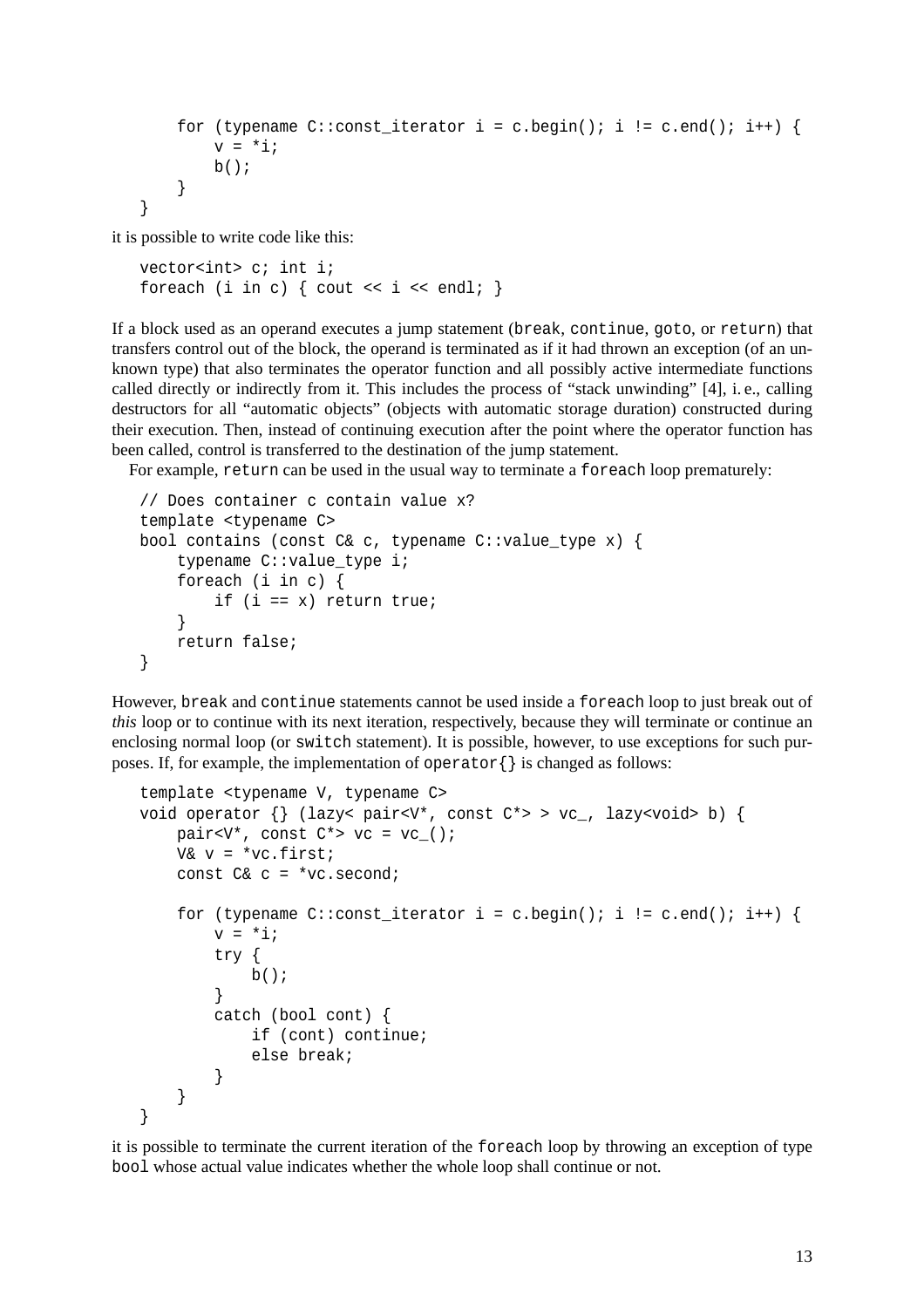Other types of exceptions might be used to implement more sophisticated iteration control. For example, by throwing an int value i the iteration body b could indicate that the iteration shall continue with the *i*-th next element of the container.

# **7 Implementation of C+++**

### **7.1 Basic Approach**

The language extensions to C++ described in this report have been implemented by a "lazy" precompiler. Here, the term "lazy" has nothing to do with lazy or eager evaluation of expressions, but shall describe the fact that the precompiler does not "eagerly" do a complete parse of its input (which is impossible for C++ without doing a complete semantic analysis), but rather copies most of it through unchanged without actually "understanding" it. (Therefore, it might also be called a "stupid" precompiler.) Only when encountering particular keywords, special tokens, or combinations thereof, it performs a "local" parse of their context and possibly a corresponding code transformation. These "sensitive" token sequences and their processing are described in the sequel.

## **7.2 Operator Declarations**

If the keywords new and operator appear in juxtaposition, the subsequent input up to the next semicolon is parsed as an operator declaration according to the following EBNF grammar (where quoted strings represent tokens of the lexical analyzer):

```
opdecl:
    "new" "operator" newopsym [ "unary" ] { "after" opsym }
    { "left" | "right" | "stronger" opsym | "weaker" opsym }
    [ "lazy" ] ";"
```
Here, opsym represents either built-in operators or new operator symbols introduced earlier. On the other hand, newopsym might represent a new operator symbol (such as +++) which consists of multiple tokens (++ and + in this case) since it is not yet known to be a single token. The precise rule is that it might be either an identifier as defined in the base language C++ (i. e., a sequence of letters and digits starting with a letter, where the underscore character and appropriate universal character names are treated as letters) or a sequence of one or more *operator character tokens*, i. e., tokens consisting solely of so-called operator characters. These are all characters of the basic character set except white space (including comments), letters, digits, and quotation marks, i. e., actually the following:

 ${\{\}\ \ [\ ]\ \#$  ( ) < >  $\$  : ; . ? \* + - / ^ & | ~ ! = , \

Immediately after the newopsym has been read, its complete character sequence is declared as a new single token to the lexical analyzer causing it to be recognized as such in the remaining input.

The lexical analyzer is basically identical to a standard C++ scanner which recognizes so-called preprocessing tokens [4] (and, of course, white space and comments). The only difference is the fact that the set of operators which are recognized as single tokens is not hard-coded into the scanner, but maintained in an extensible table. Whenever a sequence of operator characters is found in the input, it is broken into one ore more tokens according to this table.

### **7.3 Operator Function Names**

If a new operator symbol (i. e., one that has been previously declared by an operator declaration) appears after the keyword operator (possibly with intervening white space or comments), e. g., oper $at^{\text{opt++}}$ , this is replaced by a unique function name derived from the operator symbol, e.g.,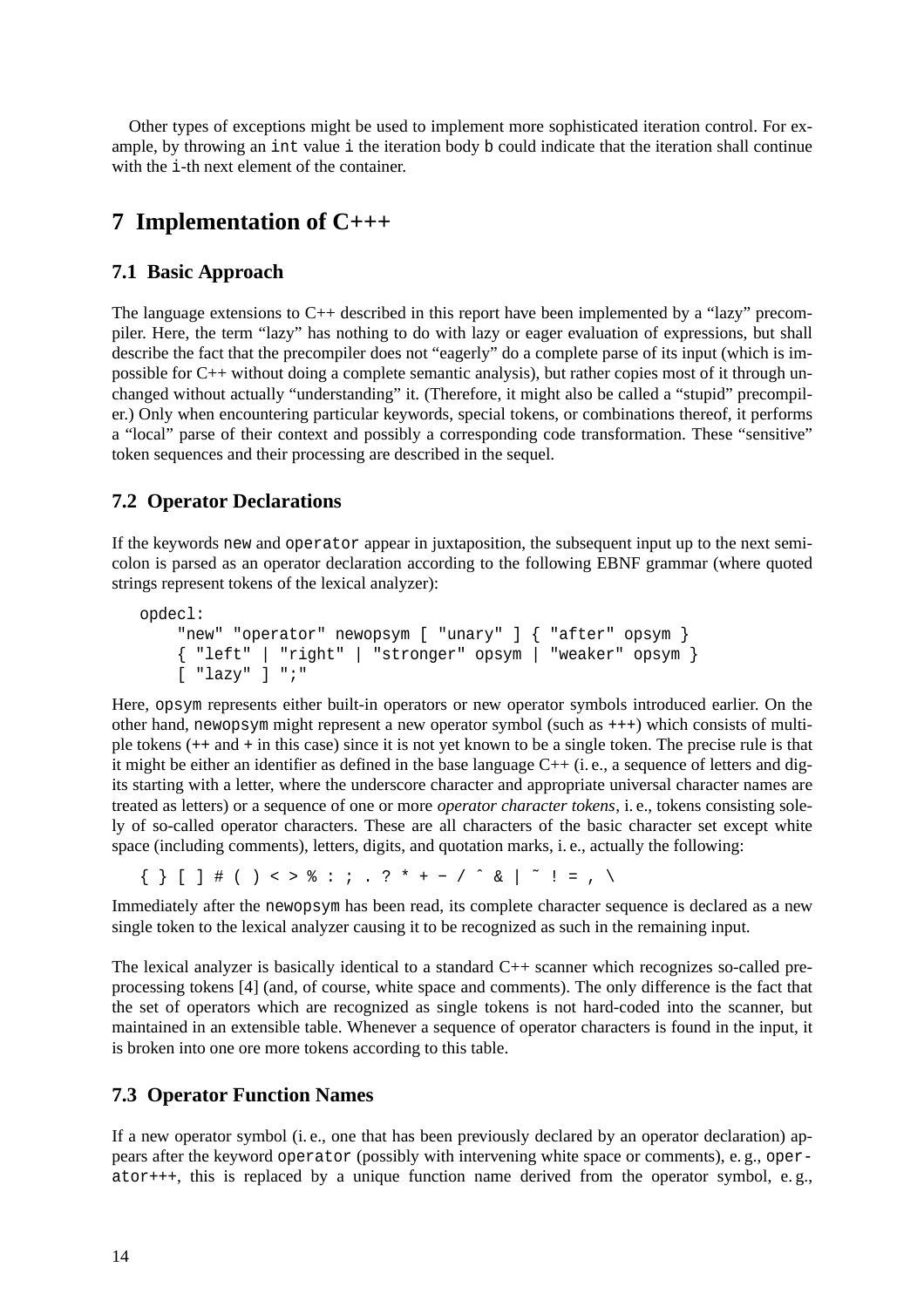\_\_plus\_plus\_plus (where the leading underscores indicate that this is an "implementationinternal" name).

This obviously transforms operator function declarations and definitions to normal function declarations and definitions which can be processed by a C++ compiler, but it also transforms operator function names appearing elsewhere (i. e., as function pointer or reference values) into normal function names.

### **7.4 Expressions Containing New Operator Symbols**

#### **7.4.1 Basic Principle**

In C++, it is very difficult to recognize expressions in general, because they might appear in various places, e. g., as expression statements, initializers of variables, member initializers of constructors, etc. Furthermore, without additional knowledge it is impossible to distinguish some kinds of expressions from declarations. For instance, a \* b looks like a multiplication of a and b at first glance, but it might actually be a declaration of b as a pointer to a if a is known to be a type name in the current scope.

Therefore, the C+++ precompiler does not even attempt to recognize *all* expressions in its input, but only those containing new operator symbols. The latter will be analyzed as described below, and the new operators will be replaced by corresponding function calls (cf. Sec. 7.4.3). All other expressions, i. e., those containing only built-in operators, simply get passed through unchanged and will be correctly interpreted by the C++ compiler, even if some of their operators have been overloaded.

As the example  $a * b$  demonstrates, it would even be dangerous for the precompiler to transform *all* operators to corresponding function calls uniformly, because the transformed code asterisk(a, b) is of course no longer a declaration. Furthermore, if a and b were compile-time constants, a \* b would also be such a constant, which could be used, e.g., as an array bound or a case expression. Again, the transformed expression \_\_asterisk(a, b) would not be an equivalent substitute in these (and some other) contexts, because a function call expression is never regarded as a constant expression, even if the function asterisk would be predefined for all types T as follows:

```
template <typename T>
T __asterisk (T x, T y) { return x * y; }
```
Expressions containing new operators are simply recognized by these new operator symbols, i. e., whenever a token is encountered that has been declared as a new operator symbol (and this token is not preceded by the keyword operator, cf. Sec. 7.3), the surrounding context must be an expression. In order to correctly analyze and transform this expression, its begin and end is determined by searching backward resp. forward until a *left* resp. *right expression delimiter* is found, i. e., a token that definitely and unambiguously delimits an expression. Fortunately, the sets of these tokens are rather small and well-defined.

#### **7.4.2 Expression Delimiters**

The set of left expression delimiters contains:

- ; end of preceding statement
- : end of preceding (case) label (Sec. 7.5 explains how this is distinguished from a : operator.)
- ( begin of subexpression or (member) initializer (Subexpressions surrounded by parentheses are transformed separately from their surrounding expression where the former are treated as simple operands.)
- [ begin of array bound or subscript (Normally, array bounds must be constant expressions which cannot contain user-defined opera-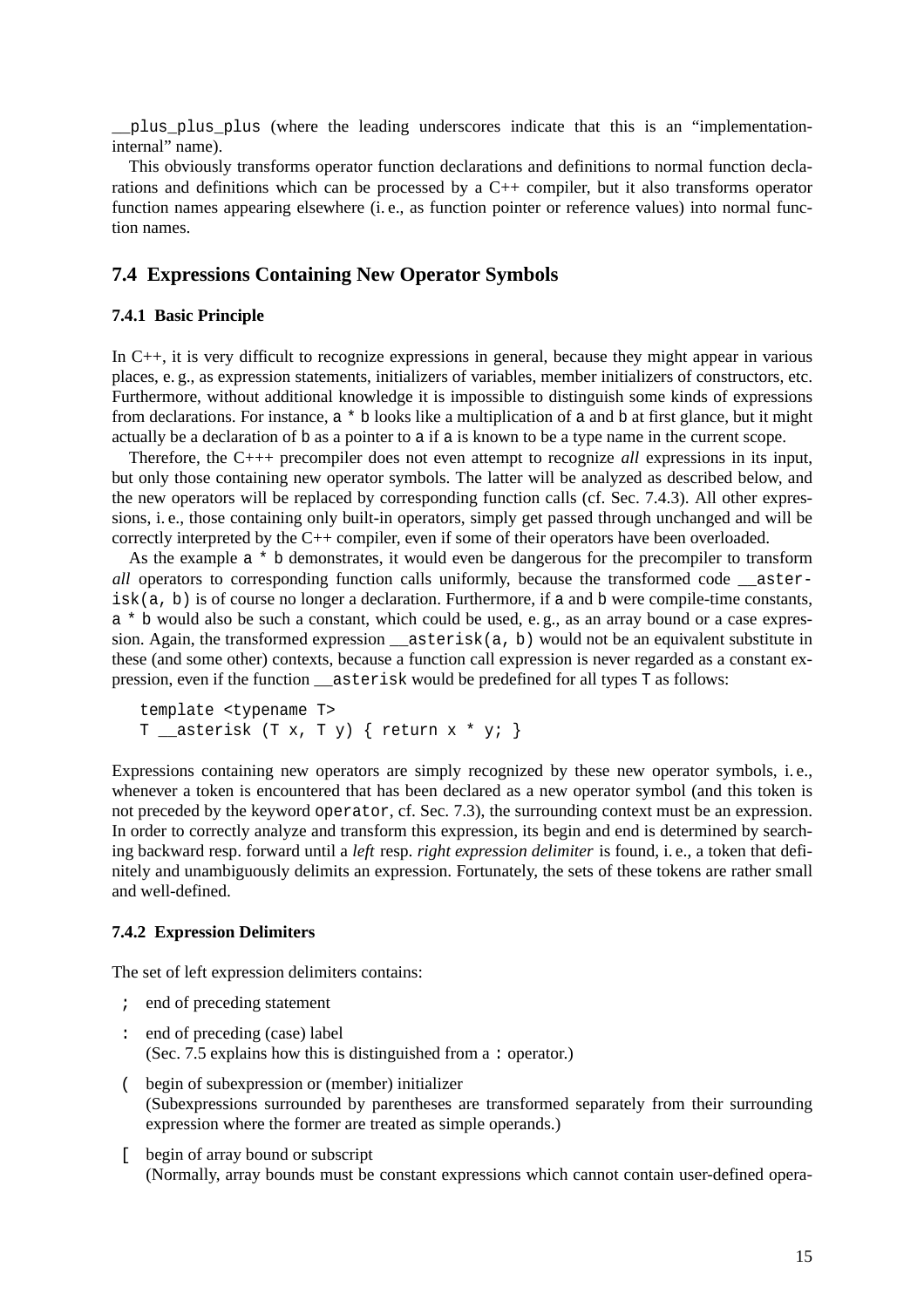tors; in a *new-expression*, however, the first array bound might be an arbitrary expression which might contain user-defined operators.)

```
{ begin of block
```

```
} end of preceding block
```
return else

do

Keywords which might be followed by an expression or expression statement.

The set of right expression delimiters contains:

- ; end of expression statement
- ) end of subexpression
- ] end of array bound or subscript

While searching for these expression delimiters, complete bracket expressions (...) and [...], i. e., token sequences containing balanced opening and closing brackets, are treated as single units. In particular, their brackets do not constitute expression delimiters.

To make sure that an appropriate left expression delimiter is always found, substatements of conditional and iteration statements (if, switch, while, for, do) which are not surrounded by curly brackets are automatically augmented with these (which does not introduce any semantic difference).

If a block {...} is encountered while searching for a right expression delimiter, it is treated as a block operand, and the pseudo-operator {} is inserted before. If the block is not immediately followed by a user-defined operator having an after clause, a semicolon is inserted after the block which terminates the enclosing expression (and will cause a syntax error in the generated C++ code if the expression is enclosed in round or square brackets).

### **7.4.3 Transformation Algorithm**

Having identified begin and end of an expression containing user-defined operators, the expression is transformed as follows:

- 1. If it begins with one or more operators, these must be prefix operators (otherwise the expression is erroneous) which are saved on a stack.
- 2. The subsequent tokens up to the next operator (or the end of the expression) make up the first operand which is saved on the stack, too. (Operands might consist of several tokens, e.g., function calls such as  $f(x, y)$ , subscript expressions such as  $x[i][j]$ , and the like.)
- 3. As long as the following tokens are postfix operators (and consequently are not infix applicable, cf. Sec. 2), they are applied to the previous operand on the stack. Here, applying an operator to an operand either means to simply combine them into a compound operand (if the operator is built-in, e. g., combine x followed by ++ into the compound operand  $x++$ ) or to transform them into an operator function call (if the operator is user-defined, e. g., transform x followed by  $++$  into the operator function call plus plus plus(x,0)) that is also treated as a compound operand.

In any case, the result of this application replaces the previous operand on the stack.

4. If any postfix operators have been applied in step 3, go back to step 2, since the operand constructed in step 3 (e.g.,  $\_\text{plusplus}$  plus  $\_\text{plus}(x,0)$ ) might be followed by other operand tokens (such as [i]), which might themselves be followed by other postfix operators, etc.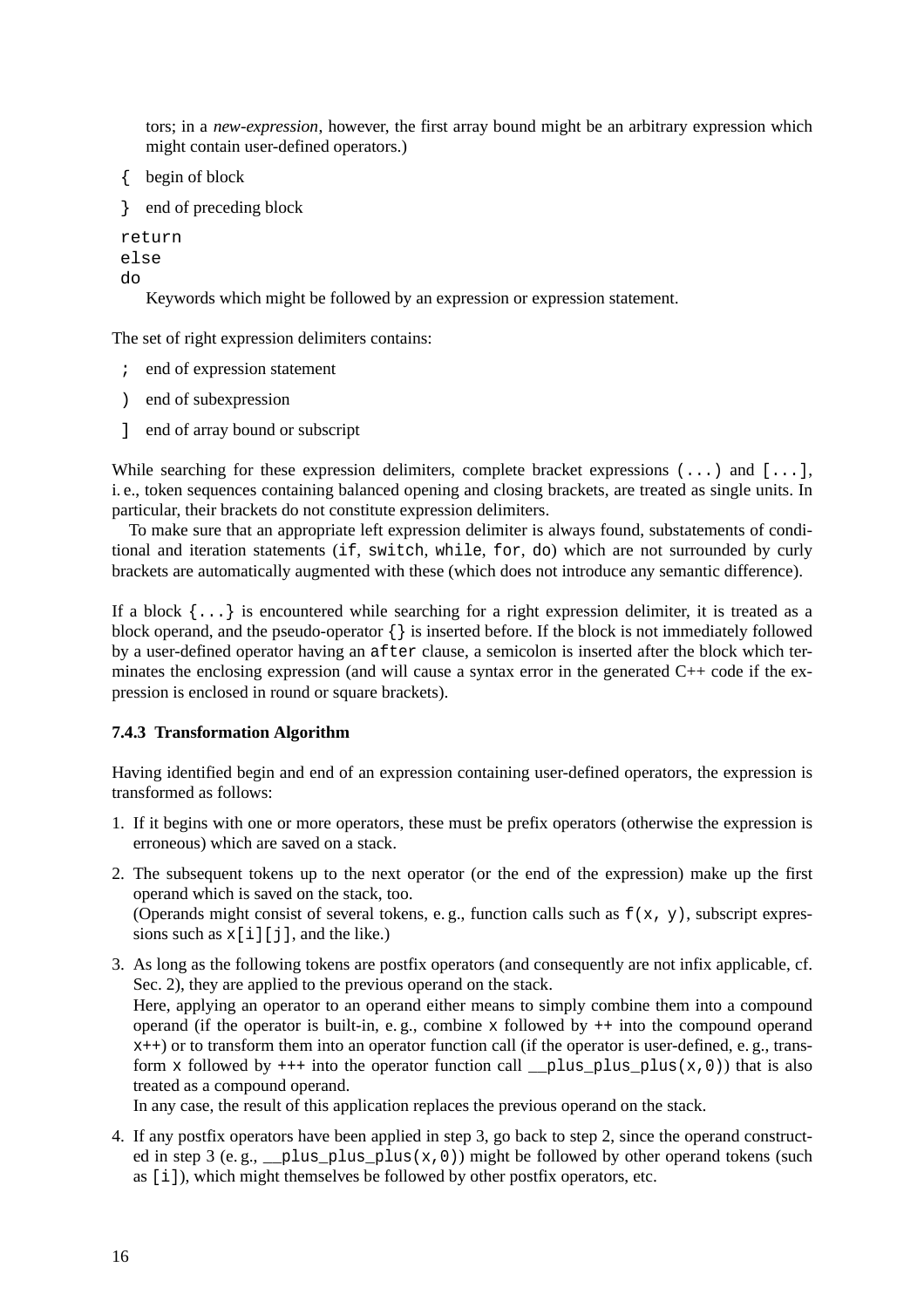- 5. Afterwards, all prefix operators which have been saved on the stack in step 1 will be applied to the operand on top of the stack in reverse order, finally yielding a single compound operand on top of the stack.
- 6. The next token, if any, must be an infix operator which is pushed onto the stack. (It might also be prefix applicable, but according to its position in the expression, it must be applied infix.) Before it is actually pushed, it is checked whether the previous (infix) operator on the stack (if any) binds stronger than the current operator; if so, this previous operator (which is the 2nd to top element on the stack) is applied to its operands (which are the 3rd to top and the topmost element on the stack, respectively) and the resulting compound operand replaces them on the stack. This check is performed repeatedly until the previous operator on the stack (if any) binds weaker than the current operator (in which case the current operator is actually pushed onto the stack) or the two operators are incomparable (in which case the expression is rejected as being ambiguous).
- 7. Afterwards, the whole procedure from step 1 to 6 is repeated until the expression is exhausted, and finally all infix operators remaining on the stack are successively applied to their operands.

### **7.5 Special C++ Operators**

The operators ::, . (dot), and −> are not treated as operators by the precompiler, but rather as parts of operands, because they bind more tightly than prefix and postfix operators and therefore do not fit into the general scheme described in Sec. 2, where infix operators bind less tightly than unary operators.

The ternary operator combination ?: is treated like a pair of operators ? and : where the latter must only appear after the former, causing any subexpression between these operators to become automatically grouped (cf. Sec. 4.1). Furthermore, to distinguish a colon constituting an operator from colons having other meanings, in particular those following (case) labels and therefore constituting left expression delimiters, only colons for which a matching question mark is found are treated as operators.

The C++ keywords sizeof, typeid, and delete as well as the token sequence delete[] are treated just like normal prefix operators.

So-called *new-expressions* are treated as single operands in order to avoid \* and & tokens appearing in their *new-type-id* [4] to be treated as operators.

In contrast to return *statements*, throw instructions are actually *expressions* with the same precedence as assignment expressions. Therefore, the keyword throw is actually a prefix operator with a very low precedence. In order to make it fit into the general operator scheme mentioned before, however, it is treated as an infix operator (having the same precedence as assignment operators) whose left operand is empty resp. missing.

Furthermore, since it is possible to use throw without an associated expression (in which case the currently handled exception is rethrown), its right operand might be empty resp. missing, too. This is the case if and only if throw is either the last token of an expression or it is followed by an infix operator with lower precedence. (In C++, the only such operator is the comma operator<sup>5</sup>, but in C+++ other such operators might be defined, of course.)

<sup>&</sup>lt;sup>5</sup> The case that throw is immediately followed by : is covered by the rule that the middle operand of ?: might be any expression. In this case, throw is the last token of this subexpression.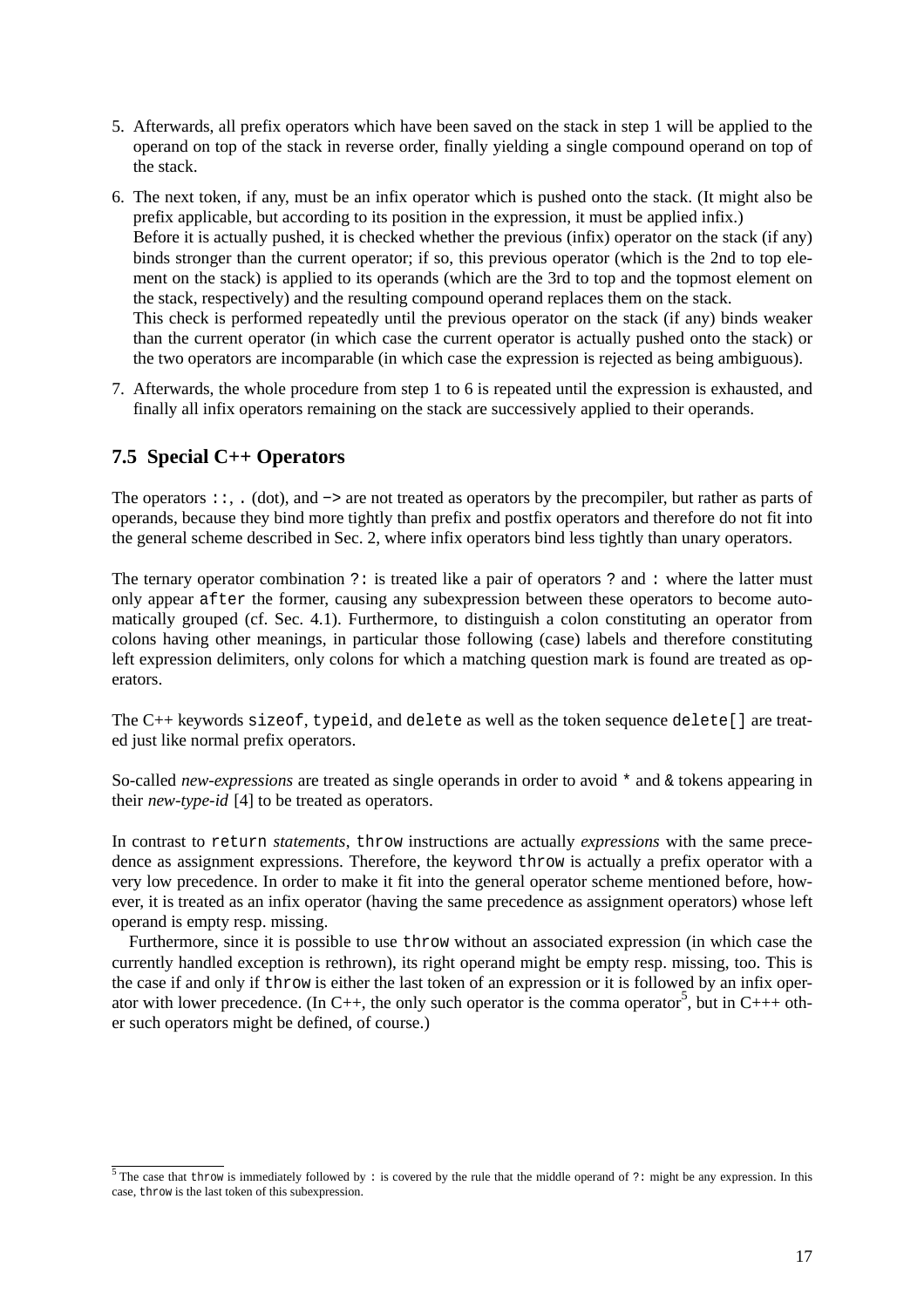### **7.6 Lazily Evaluated Operands**

#### **7.6.1 Non-local Gotos**

The implementation of lazily evaluated operands is based on a non-local goto facility similar to the C library functions set jmp and long jmp.

There is a data type Context whose instances are able to store the current execution context of a process or thread, including its program counter, the base pointer of the current stack frame, the stack pointer referring to the top of the stack, and possibly some other register values. The function

int mark (Context& c);

stores the current execution context in its parameter c and returns zero, while the function

void jump (const Context& c, int  $v = 1$ );

restores the context saved in c and causes execution to continue as if the corresponding call to mark had just returned the value v (which defaults to one and must be different from zero). For that purpose, the function that has executed mark must still be active, i. e., the function that executes jump must either be the same function or one that has been called directly or indirectly from it. (In other words, jump can only jump "downwards" on the stack.)

Apart from different names, this functionality is identical to set  $\gamma$  and  $\gamma$  and  $\gamma$  however, there is a third function

int markjump (Context& c, const Context& d, int  $v = 1$ );

that combines the functionality of mark and jump by first saving the current execution context in c before restoring the destination context d. Furthermore, in contrast to a normal jump, the current stack pointer is left unchanged (i. e., the one saved in d is ignored) causing the stack frames of subsequent function calls to be placed above the frame of the function executing mark jump and therefore protecting the frames below from becoming overwritten. Thus, in contrast to a normal jump, it is possible to return to the context saved in c by another call to jump (or markjump) later, i. e., one can also jump "upwards" on the stack (if the terms "upwards" and "downwards" refer to the logical motion of the base pointer, no matter whether the stack actually grows "forward" or "backward" in terms of absolute addresses).

These functions can be implemented either directly in (machine-dependent) assembly code or (more portably!) by using setjmp and longjmp to implement mark and jump (which is straightforward) as well as markjump by using these functions in a way that is actually undefined: By executing longjmp(e, v) where the context e is a copy of d except for its stack pointer value which is taken from c, it is possible to implement the behaviour of mark jump(c, d, v).

#### **7.6.2 Auxiliary Types and Functions**

For every lazily evaluated operand, an instance of the following template type Operand<n> will be allocated that contains:

- a context object opnd to store the execution context of the operand;
- another context object oper to store the execution context of the operator function (or a function called directly or indirectly from it) where the operand's evaluation is requested;

<sup>&</sup>lt;sup>6</sup> Because many compilers allocate function parameters in the *current* stack frame, i.e., beneath the current stack pointer, before allocating the frame of the called function, it is actually necessary to (logically) increase the stack pointer found in c by the size of the frame found in d, i. e., the difference between the stack and base pointer values found there.

Furthermore, since setjmp must be executed *directly* in the function whose context shall be saved, mark and markjump must not be functions, but rather macros (which should have less common names such as \_\_MARK and \_\_MARKJUMP then, and which cannot have optional parameters).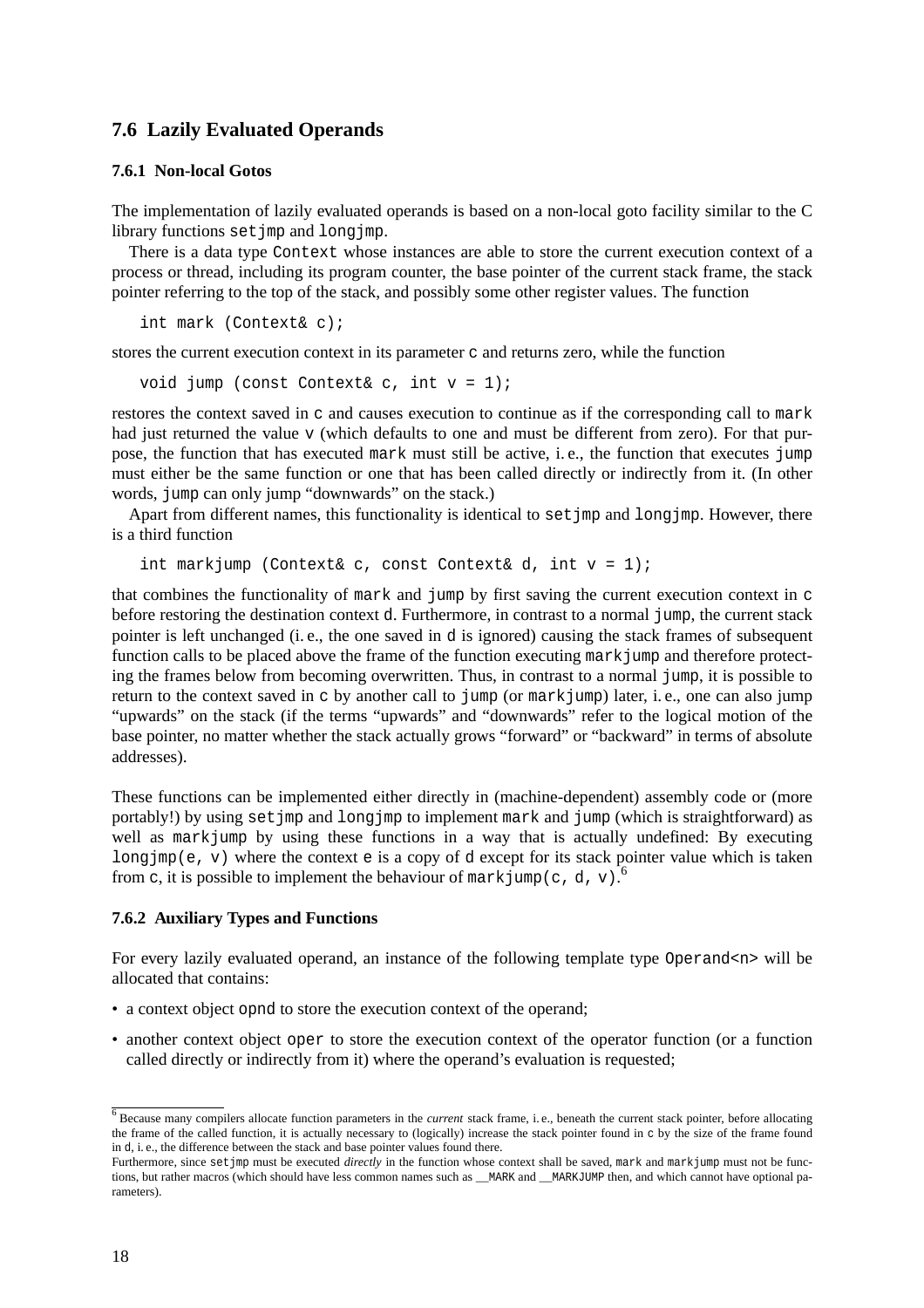• a (maximally aligned) array val of n bytes, where n is the size of the operand's type, to store the result of evaluating the operand.<sup>7</sup>

```
template <int n>
struct Operand {
    Context opnd;
    Context oper;
    union {
        double dummy; // To force maximum alignment of val.
        char val [n];
    };
};
```
To evaluate an operand x and store its result in an appropriate Operand object op, the following function eval will be used:

```
template <typename T>
lazy<T> eval (T x, Operand<sizeof(T)>& op) {
   new(op.val) T(x);jump(op.oper);
}
```
It uses the so-called "placement operator new" to copy x (which is evaluated automatically when eval gets called) into the byte array op. val using T's copy constructor. Afterwards, jump is used to return to the place op.oper where the operand's evaluation has been requested (cf. below).

When calling an operator function with lazily evaluated operands, the latter are passed as objects of the following type  $lazy < T$  (which, for reasons explained in Sec. 7.6.3 below, is also used as the formal result type of eval, even though eval does not actually return a value) where T represents the type of the evaluated operand. Such an object is initialized with a reference op to an appropriate Operand object which is stored inside the lazy<T> object. It provides a definition of a parameterless function call operator that causes the operand to be evaluated and returns its value.

For that purpose, mark jump is used to save the current execution context in op. oper and jump to the context saved earlier in  $op. op. opnd$  (cf. below, Sec. 7.6.3), where  $eval(\ldots, op)$  will be executed to actually evaluate the operand, store its value in  $op$ , val, and return to the current position by executing jump(op.oper) (cf. above). Afterwards, the operand's value is copied into a temporary variable x before T's destructor is called for op.val to complement the constructor call performed by eval,<sup>8</sup> and finally, this value x is returned.

```
template <typename T>
struct lazy {
    Operand<sizeof(T)>& op;
    lazy (Operand<sizeof(T)>& op) : op(op) {}
    T operator() () {
        markjump(op.oper, op.opnd);
        T^* p = (T^*) (op.val);
        Tx = *p;p->^{\sim}T();
```
 $\overline{7}$  Of course, it would be more natural to directly use the operand's type T instead of its size n as a template parameter for Operand. However, this type is not known to the precompiler, and in standard C++ there is no way to abstractly refer to it, such as typeof(x) in GNU C++.

On the other hand,  $\text{size}$  of (x) is available as a portable means to refer to the size of x's type.<br><sup>8</sup> Formally, these constructor and destructor calls are well-defined even for basic types such as int, even though they ticular actions.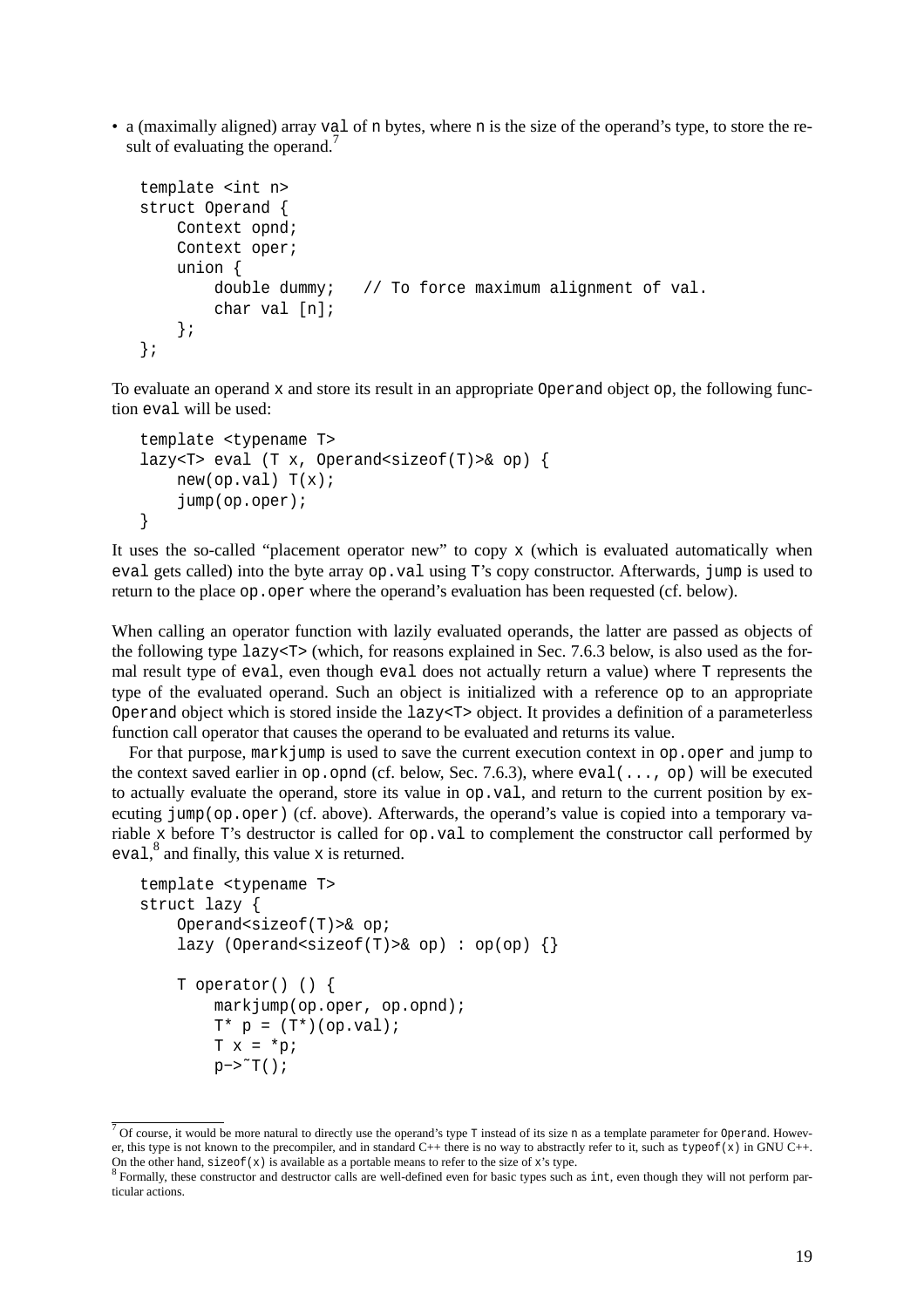```
return x;
    }
};
```
#### **7.6.3 Basic Approach**

The application of a normal user-defined operator with eagerly evaluated operands, such as  $x \rightharpoonup y$ (where x and y might be arbitrary subexpressions), is transformed to a call of the corresponding operator function whose arguments are the operands, i.e.,  $\_\text{hat}$  hat  $(x, y)$ .

If the operator is declared  $\text{lazy}$ , as in the expression  $x \Rightarrow y$ , its operands are wrapped as follows:

```
Operand<sizeof(x)> xi;
Operand<sizeof(y)> _y;
__equal_greater(
   mark(\_\ x.opnd) ? eval(x, \_\ x) : \_\ x,mark( y.opnd) ? eval(y, y) : y)
```
This means, that before the operator function \_\_equal\_greater is called, mark is called for every operand to save its execution context in  $\_\mathbf{x}$ .opnd and  $\_\mathbf{y}$ .opnd, respectively. Since mark returns zero (which is equivalent to false), eval will *not* be called now, but rather  $\bar{x}$  resp.  $\bar{y}$  will be passed as arguments to \_\_equal\_greater. To make this type-correct, eval has been declared above (Sec. 7.6.2) with result type  $l$  azy $\langle T \rangle$  if it is called with an expression of type T, and because this type provides a constructor accepting an object of type  $\Omega$  operand size of  $(T)$ , x resp. y are implicitly converted (according to the rules of determining the type of an ?: expression) to objects of type lazy<X> resp. lazy<Y> (if X resp. Y is the type of x resp. y) using this constructor.

In summary, this means that equal greater is called with objects of type lazy $\langle x \rangle$  resp. lazy<Y> containing references to the Operand objects \_\_x resp. \_\_y. If \_\_equal\_greater requests the evaluation of, e.g., x by executing  $x()$ , the call to mark jump performed in lazy<X>::operator() (cf. above, Sec. 7.6.2) causes the call of mark( $\_\text{x.opnd}$ ) to return a nonzero value causing eval(x,  $\_\text{x}$ ) to be called now. As described above (Sec. 7.6.2), this evaluates the operand x and transfers control back to its function call operator  $x()$  which will return the operand's value.

#### **7.6.4 Problem and Modified Approach**

The approach described so far works fine except for a subtle detail: If temporary objects are created during the evaluation of a lazily evaluated operand, their constructors will be executed at the point where the objects are created, but their destructors will be executed, according to the  $C_{++}$  Standard [4], at the end of the enclosing *full expression*. This point, however, is not reached immediately, because eval does not return regularly, but rather transforms control back to the operator function. Therefore, the destructors will be executed only after the operator function returns, which would not be a problem if the operands were evaluated exactly once. If they are evaluated multiple times, however (as is typical for operators implementing iterations), the temporary objects' constructors will be executed multiple times, too (which is correct), but their destructors will only be executed *once* at the end of the enclosing full expression (because the C++ compiler, of course, does not expect the operands to get evaluated multiple times).

Given this observation, the normal C++ rule regarding the execution of destructors must be modified to say that temporary objects constructed during the evaluation of a lazy operand are destructed at the end of this evaluation instead of at the end of the enclosing full expression. To implement this behaviour with a precompiler, i.e., without modifying the underlying C++ compiler, it is necessary to transform every lazy operand to an independent full expression. This is achieved by modifying the transformation scheme shown above (Sec. 7.6.3) as follows: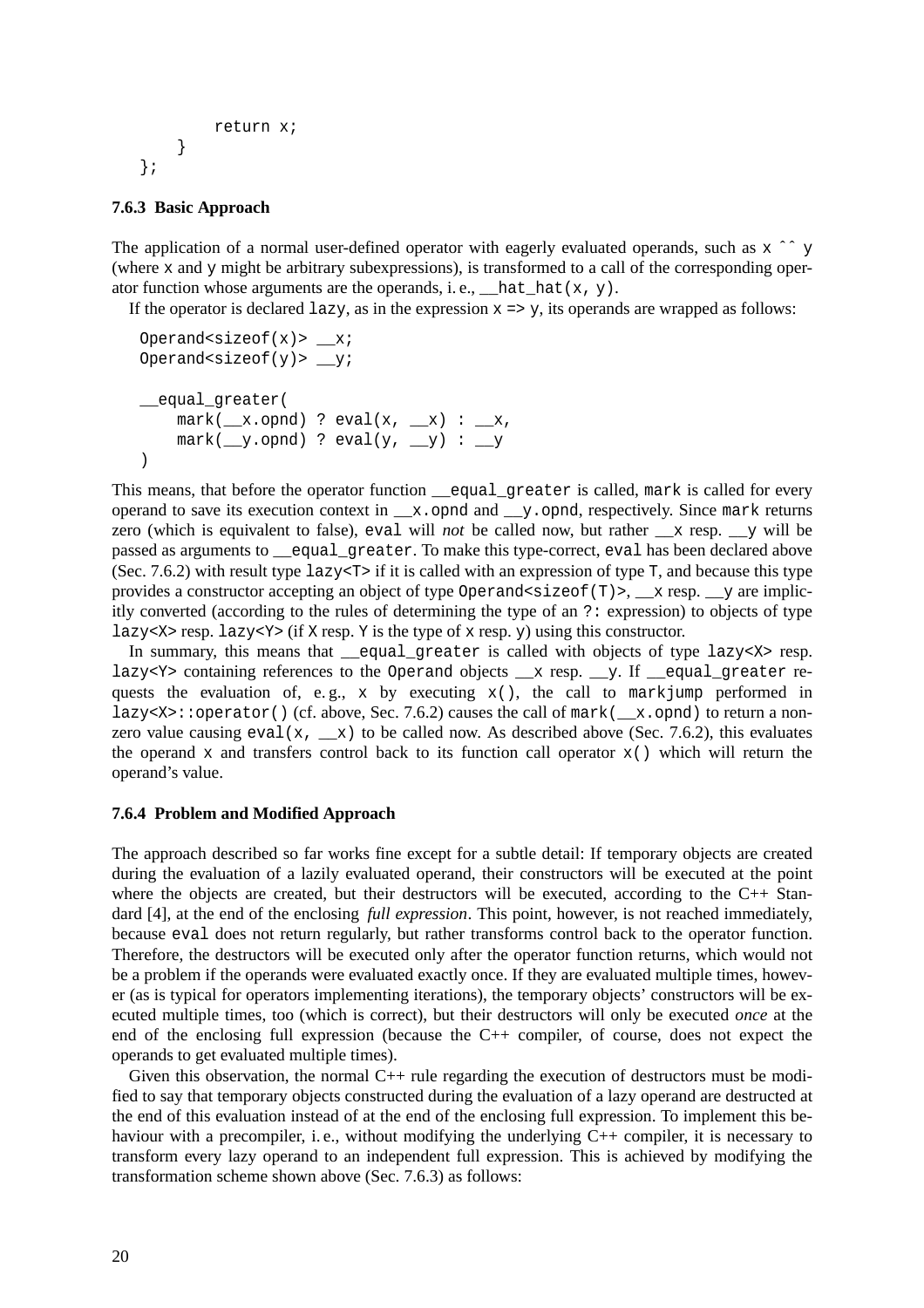```
Operand<sizeof(x)> \_\mathbf{x};
if (\text{mark}(\text{rx}.\text{opnd})) \{ \text{eval}(x, \text{rx}): \text{jump}(\text{rx}.\text{oper}): \}Operand<sizeof(y)> y;
if (\text{mark}(\underline{y}.\text{opnd})) { eval(y, \underline{y}); jump(\underline{y}.\text{oper}); }
__equal_greater(
     false ? eval(x, \_\ x) : \_\ x,
      false ? eval(y, -y) : -y)
```
The calls to mark returning zero have been replaced by the Boolean value false which has the same effect on the evaluation of the ?: expressions, and even though eval will never get executed here, its result type is still needed by the C++ compiler to correctly determine the type of these expressions. The original calls to mark with their subsequent calls to eval when the former returns non-zero have been moved before the enclosing full expression (which might be larger than the call to \_\_equal\_greater shown above) to make them full expressions of their own. Furthermore, the calls to jump which have been part of eval above (Sec. 7.6.2) are performed as separate statements after the execution of eval here to make sure that the end of these full expressions (i. e., the "semicolon" after the call to eval) is actually reached. Therefore, eval is now simply defined as follows:

```
template <typename T>
lazy<T> eval (T x, Operand<sizeof(T)>& op) {
   new(op.val) T(x);}
```
#### **7.6.5 Operands of Type void**

As has been mentioned in Sec. 6.4, a lazily evaluated operand might have type void, which would lead to syntax errors in the above code since an expression of type void can neither be used as an operand of the sizeof operator nor as a function argument of eval. To remedy this problem, an auxiliary type Void (with an upper-case V) is introduced, which acts as a "right neutral element" of the comma operator:

```
struct Void {};
template <typename T>
inline T operator, (T x, Void) \{ return x; \}
```
Furthermore, the expressions x and y in the above code are replaced by  $(x, \text{void}() )$  and  $(y, \text{ void} ()$  $\text{Void}(\cdot)$ , respectively, which, due to this definition, does not have any effect on their meaning, except if their type is void: In that case, the overloaded comma operator is not applicable (because it cannot have a parameter of type void), and therefore, the built-in definition of the comma operator is used, yielding an expression of type Void. To make sure, however, that an operator function accepting lazy operands of type void actually receives these as arguments of type lazy<void>, an overloaded definition of eval for the type Void is provided whose formal result type is lazy<void>:

```
lazy<void> eval (Void, Operand<sizeof(Void)>&) {}
```
Because instantiating this type from the general template lazy<T> shown earlier (Sec. 7.6.2) would be erroneous (because sizeof(void) is undefined and the function call operator must not return anything), it is defined as an explicit template specialization as follows:

```
template <>
struct lazy<void> {
   Operand<sizeof(Void)>& op;
   lazy (Operand<sizeof(Void)>& op) : op(op) {}
```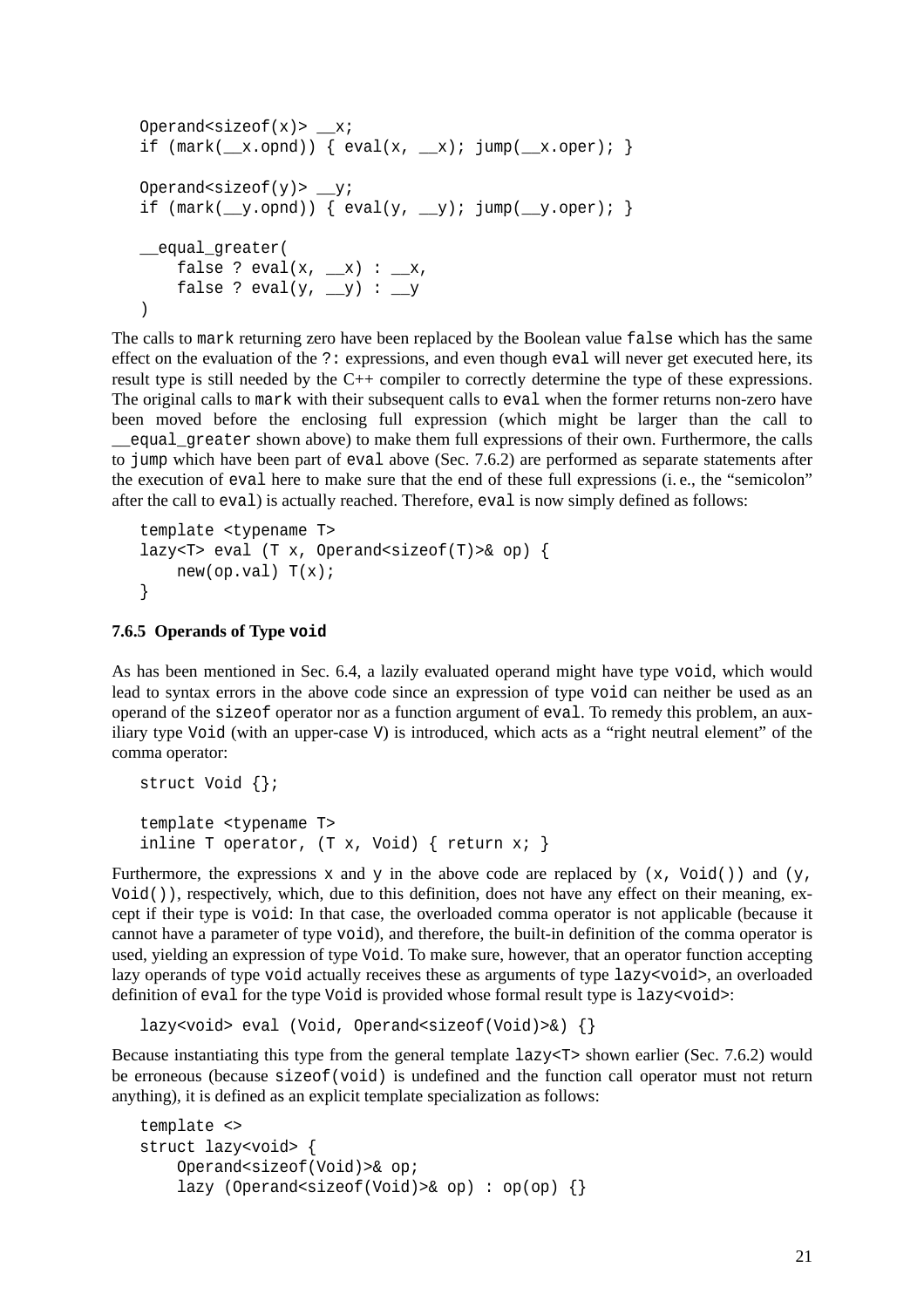```
void operator() () {
        markjump(op.oper, op.opnd);
    }
};
```
### **7.6.6 Exceptions Thrown by Lazy Operands**

Since lazy operands are executed in the stack frame of their enclosing function, and the C++ run time system is not aware of the still active operator function whose stack frame is above this, an exception thrown during the evaluation of an operand would not pass through the operator function, but rather terminate it abruptly, which would have two undesired consequences: First, destructors for local objects of this function would not be executed correctly, and second, the operator function would not have the chance to catch the exception as described at the end of Sec. 6.4.

To remedy these problems, the transformation scheme described above (Secs. 7.6.4 and 7.6.5) is modified once more:

```
Operand<sizeof(x, Void())> x;
if (\text{mark}(\text{rx}.\text{opnd})) {
    try \{ \text{eval}((x, \text{void}()); \_\text{x}): \text{jump}(\_\text{x.open}, 1); \}catch (...) { jump(_x.\text{oper}, 2); }
}
Operand<sizeof(y, Void())> _y;
if (mark(__y.opnd)) {
    try { eval((y, Void()), _y); jump(_y.oper, 1); }
    catch (...) { jump( y.oper, 2); }
}
equal greater(
    false ? eval((x, Void()), (x) : (x, x)false ? eval((y, Void()), y) : y)
```
Any exception thrown during the evaluation of an operand is caught by a catch  $(\ldots)$  clause whose associated statement block calls jump with a second argument of 2 instead of the default value 1. If this value appears as the result of the matching markjump call, the exception is simply rethrown there (which is possible without actually knowing its type) causing it to pass through any active try statements as desired:

```
template <typename T>
struct lazy {
    Operand<sizeof(T)>& op;
    lazy (Operand<sizeof(T)>& op) : op(op) {}
    T operator() () {
        switch (markjump(op.oper, op.opnd)) {
        case 1: {
            T^* p = (T^*)(op.val);Tx = *p;p->^{\sim}T();
            return x;
            }
        case 2:
            throw;
```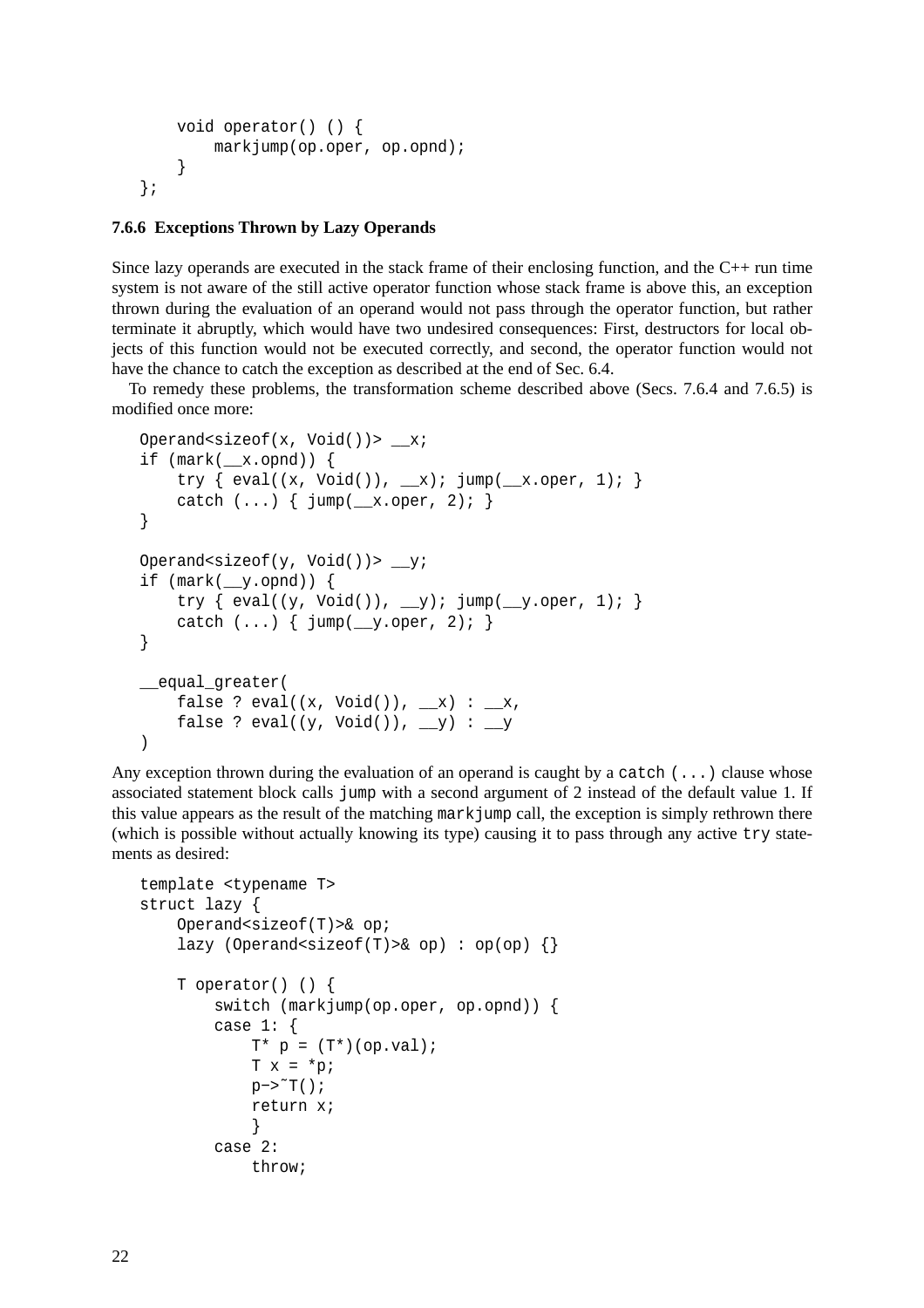```
}
    }
};
template <>
struct lazy<void> {
    Operand<sizeof(Void)>& op;
    lazy (Operand<sizeof(Void)>& op) : op(op) {}
    void operator() () {
        switch (markjump(op.oper, op.opnd)) {
        case 1:
            return;
        case 2:
            throw;
        }
    }
};
```
#### **7.6.7 Blocks as Operands**

If a block is used as an operand of a lazy operator, e.g., in  $x \rightarrow x {\ y}$ , this is transformed as follows:

```
Operand<sizeof(x, Void())> -x;
if (\text{mark}(\text{rx}.\text{opnd})) {
    try \{eval((x, Void))), x\}; jump(x, \text{oper}, 1);catch (...) { jump(_x.\text{oper}, 2); }
}
Operand<sizeof(Void)> _y;
if (mark(__y.opnd)) {
    try {
        BlockOpnd __dummy(__y);
        try { y; __dummy(); }
        catch (...) { \_dummy(); throw; }
    }
    catch (...) { jump(_y.oper, 2); }
    jump(_y.oper, 1);
}
try {
    ......
    __question_asterisk(
        false ? eval((x, Void()), (x) : (x, x)lazy<void>(__y)
    )
    ......
}
catch (Operand<sizeof(Void)>* op) { jump(op−>opnd); }
```
Because a block cannot be used within the arguments of sizeof and eval, sizeof(Void) is used directly to declare the corresponding Operand object, and the block's evaluation is not surrounded by a call to eval. Furthermore, the lazy<void> object passed to the operator function can be constructed directly in that case, without employing the ?: trick needed for other operands.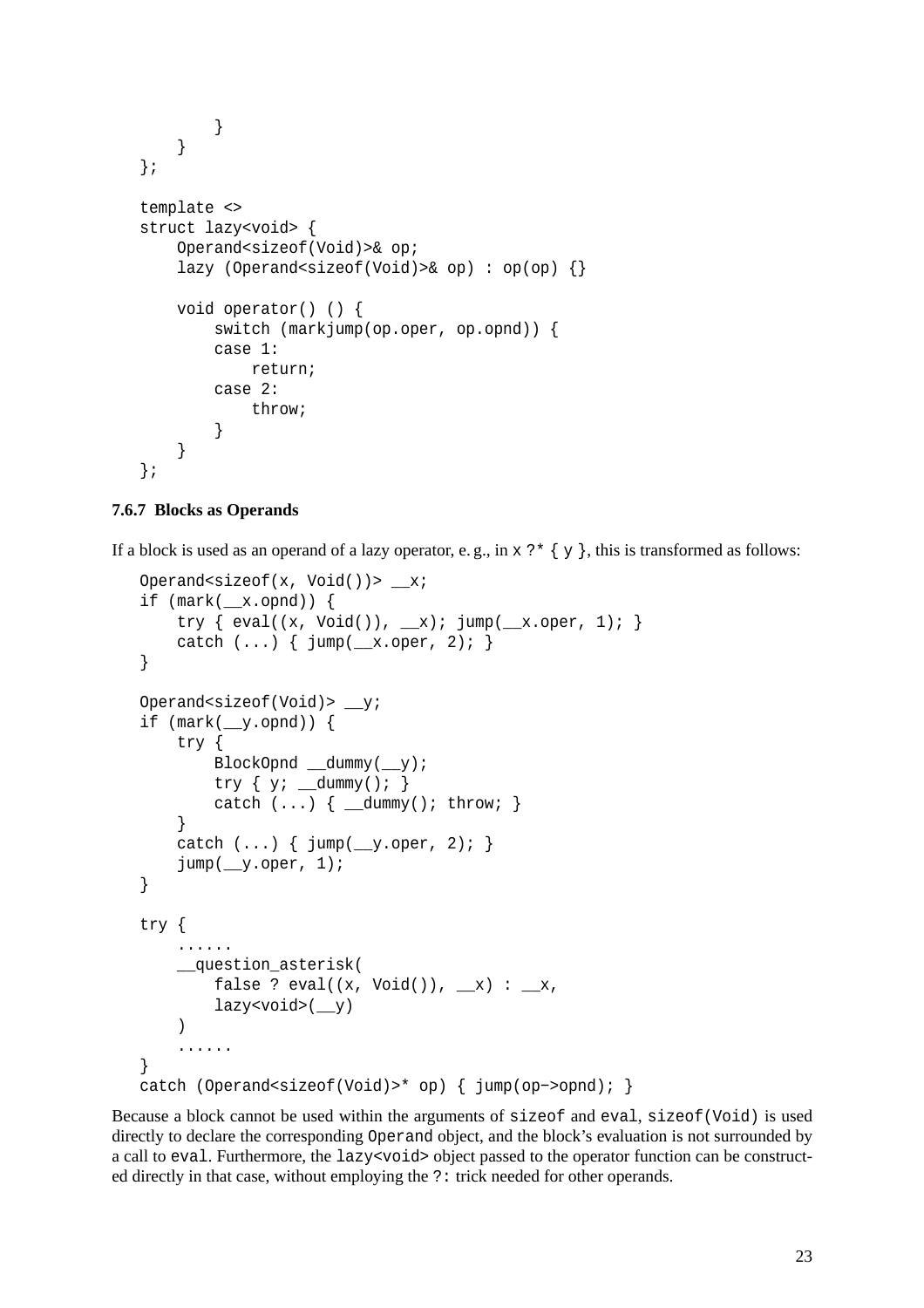If a block executes a jump statement (break, continue, goto, or return) that transfers control out of the block, its effect would be similar to an exception that is not caught immediately: it would terminate the operator function abruptly, resulting in possibly lost destructor calls. However, it isabit more difficult to "catch" these kinds of "exceptions" and to correctly deal with them. Of course, it would be possible for the precompiler in principle to analyze the statements of the block in order to detect these critical ones. It is easier, however, to declare a dummy object of the following type BlockOpnd for that purpose, whose destructor will be called automatically whenever the block in which it is declared is left:

```
struct BlockOpnd {
   Operand<sizeof(Void)>* op;
   BlockOpnd (Operand<sizeof(Void)>& op) : op(&op) {}
   void operator() () \{ op = 0; \}˜BlockOpnd () { if (op) modjump(op−>opnd, op−>oper, 3); }
};
```
The object  $\alpha$  dummy is initialized with a reference/pointer op to the Operand object  $\alpha$  y representing the block operand. If this block terminates normally or throws an exception, the function call operator \_\_dummy() is executed which sets op to null, in which case the destructor ˜BlockOpnd does nothing and jump will be executed with a value of 1 or 2, respectively. <sup>9</sup> Otherwise, i.e., if the block is terminated by a "critical" jump statement, op still refers to  $y$  when  $y$  alummy's destructor gets called, and in that case, another auxiliary function mod jump similar to mark jump is used to modify the execution context saved in op−>opnd as described below and to jump back to the context saved in op−>oper, i. e., to the execution of lazy<void>::operator(), this time passing the value 3. If this value is received there, the address of op is thrown as an exception in order to correctly terminate the execution of the operator function as well as the enclosing full expression:

```
template <>
struct lazy<void> {
    Operand<sizeof(Void)>& op;
    lazy (Operand<sizeof(Void)>& op) : op(op) {}
    void operator() () {
        switch (markjump(op.oper, op.opnd)) {
        case 1:
            return;
        case 2:
            throw;
        case 3:
            throw &op;
        }
    }
};
```
This exception is caught by the catch clause associated with the try statement that surrounds this full expression (which must actually be an expression *statement* because it contains blocks as operands, cf. Sec. 6.4) where another jump is executed that transfers control to the modified context op−>opnd.

<sup>&</sup>lt;sup>9</sup> To make sure that this destructor is always executed (and thus, constructor and destructor calls are correctly balanced),  $\lim_{n \to \infty}$  (..., 2) is not directly called in the inner catch clause, but rather postponed to the outer one by rethrowing the exception just caught (which might of course be eliminated by an optimizing compiler).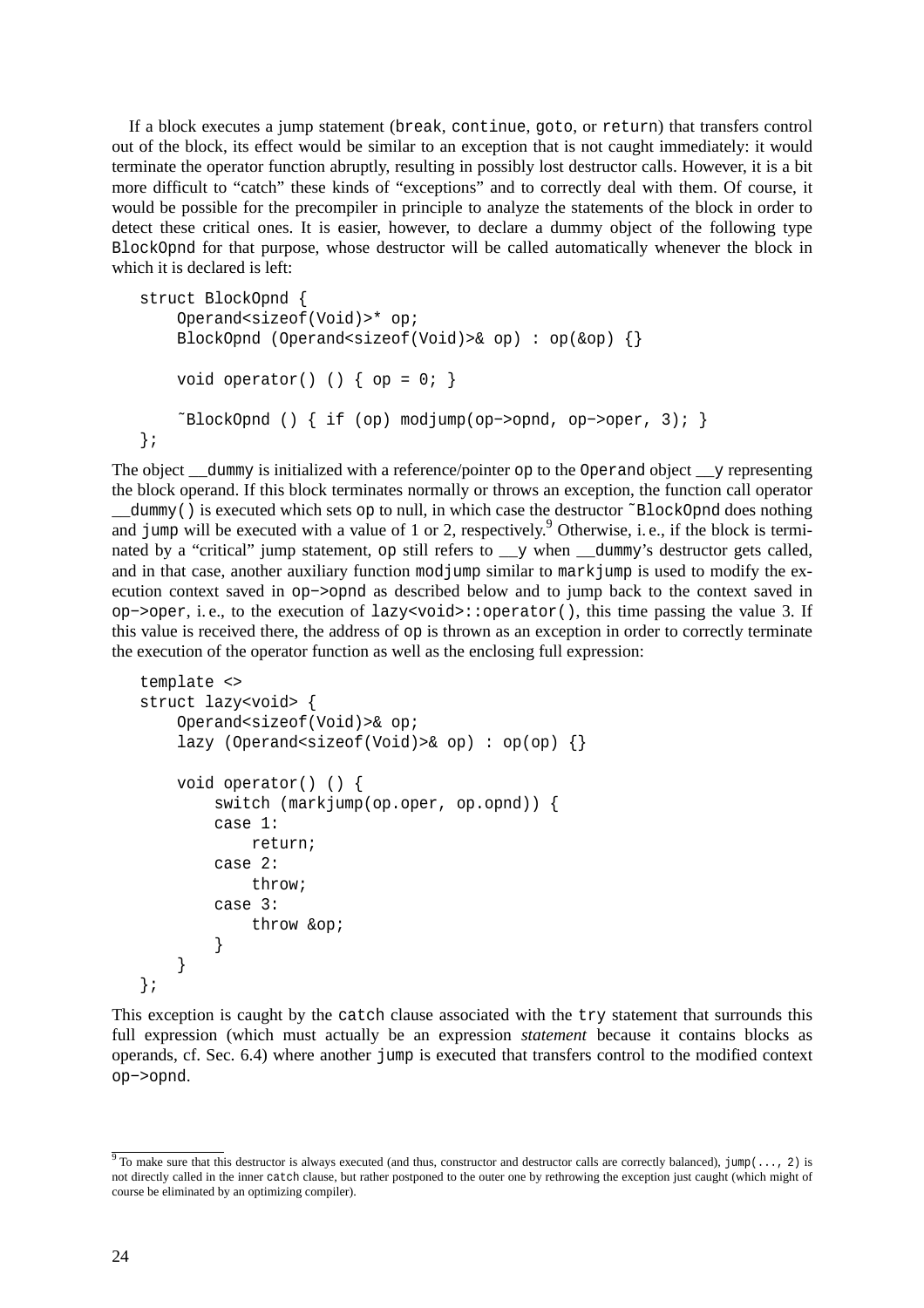The function

```
void modjump (Context& c, const Context& d, int v = 1);
```
uses the base and stack pointer information found in c and d to determine the position on the stack where the return address of the currently executing destructor ~BlockOpnd has been stored by the run time system and changes the program counter stored in c to this address. Therefore, the final call to jump(op−>opnd) is actually nothing else but a goto statement to this address, because its execution context is otherwise identical to the one that has initially been stored in op−>opnd. After this roundtrip from the destructor "up" to the operand evaluation function, then "down" to the expression containing the operator call, and finally back to the destructor's return address, the jump statement whose execution triggered the call to the destructor runs to completion transferring control to its original destination.

If markjump would be used instead of modjump here, the context stored in op−>opnd would be completely overwritten by the execution context of the destructor, causing jump(op−>opnd) to jump back *into* the destructor. Because the latter terminates immediately afterwards, i. e., transfers control to its return address, this seems to achieve the same effect as described above. The problem with this approach, however, is the fact that the destructor's stack frame (in particular, the position on the stack where its return address is stored) might be overwritten by other destructor calls which are performed during the stack unwinding caused by throwing the exception &op.

### **7.7 Implementation Limitations**

The fact that C+++ is implemented by a "stupid" precompiler implies a few limitations which are described in the sequel.

#### **7.7.1 Template IDs**

If a template ID such as vector  $\langle T \rangle$  is used in a constructor or function call, e.g., vector  $\langle T \rangle$  (100), this cannot be distinguished syntactically from a relational expression such as  $a < b > (c)$ . Therefore, the C+++ precompiler will *always* treat < and > as relational operators in expressions containing userdefined operators.<sup>10</sup>

Given the definition of the cardinality operator  $\#$  from Sec. 3.2, an expression such as  $\#vecc$ tor<T>(100) will thus be parsed as (#vector) < T > (100) by the precompiler causing it to generate erroneous C++ code. Because the precompiler does not transform subexpressions which do not contain user-defined operators, the easiest way to prevent such misinterpretations is to enclose subexpressions containing template IDs in parentheses, e. g., #(vector<T>(100)).

Another, probably better solution from a conceptual point of view would be to use different tokens as template argument delimiters, e.g.,  $\langle \cdot |$  and  $| \cdot \rangle$ , which will be translated by the precompiler to the original tokens < and > after expressions have been transformed.

#### **7.7.2 Old-Style Casts**

So-called old-style casts, e.g.,  $(T) \times$  or  $(T)(x)$ , cannot be recognized as such by a stupid precompiler since the latter expression might also be a function call with redundant parentheses around the function name T. Therefore, they are actually treated as parts of an operand which is correct in many cases. However, if the operand of the cast starts with a binary operator as defined in Sec. 2, i. e., an operator that might be applied both infix and prefix (e.g.,  $(T)$  –x), the precompiler will erroneously interpret this as an infix instead of a prefix operator. Again, such misinterpretations can be prevented with additional parentheses, e.g.,  $(T)(-x)$ , or by using a different cast notation, e.g.,  $T(-x)$  (functional cast notation) or static\_cast<T>(−x) (new-style cast).

 $\frac{10}{10}$  It would be possible to treat < and > specially in the context of so-called new style casts (e.g., static\_cast<T>(x)), because these are introduced by well-defined keywords, but this has not been implemented yet.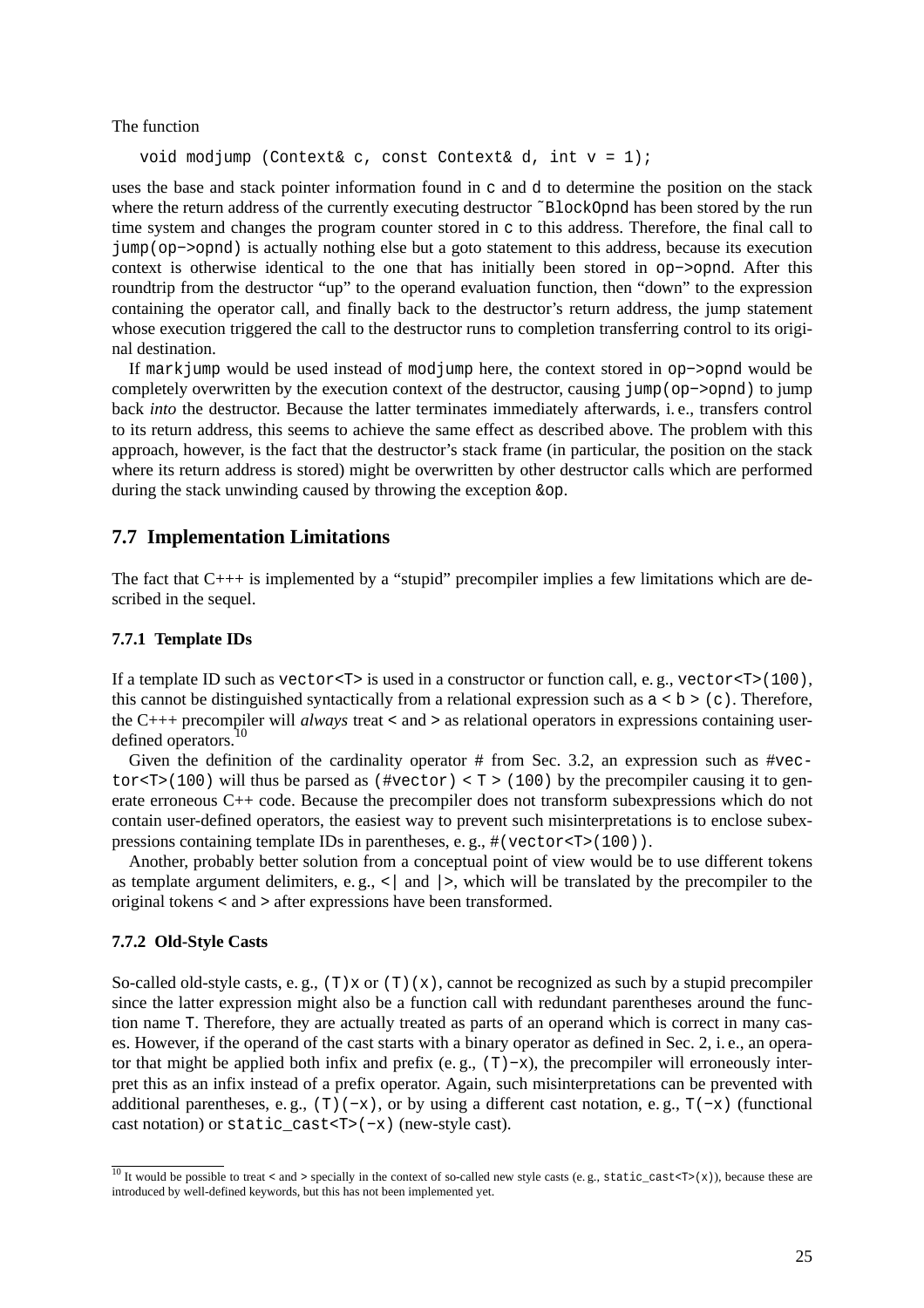#### **7.7.3 Lazy Operands**

The final transformation scheme for lazy operands described in Sec. 7.6.6 restricts the use of lazy operands to expressions appearing in function bodies, i. e., it is not allowed to use them in member initializers of constructors, default arguments of functions, initializers of global and namespace variables, and initializers of static data members of classes, because in these contexts there is no place to put the additional if  $(\text{mark}(\dots))$ ... code that is needed for the transformation. To circumvent this limitation, auxiliary functions containing the expressions in question can be used.

Furthermore, if an expression containing lazy operands is used to initialize a locally declared variable, this variable is not known in this additional code (because it appears before the declaration). This is unproblematic in almost all cases, since a variable is rarely used within its own initialization  $(void * p = \&p$  is an example of an exception).

#### **7.7.4 Jump Statements Out of Block Operands**

The implementation of jump statements transferring control out of a block operand assumes that the exception &op thrown by lazy<void>::operator() that shall terminate the operator function (and any possible intermediate functions) that called this function operator (cf. Sec. 7.6.7) is not caught by any of these functions (or that it is rethrown afterwards). Otherwise, it will not reach its intended destination, resulting in possibly undefined behaviour. (In particular, the jump statement will not reach its original destination.)

Since the type of this exception is internal to the implementation, it is assumed that a programmer does not actually know it and therefore is simply not able to catch it with an ordinary catch clause. Using a catch with an ellipsis, however, even exceptions of unknown types can be caught, but in these cases it is typical to rethrow the exception at the end of the catch block.

#### **7.8 Status of the Implementation**

The main part of  $C_{+++}$ 's implementation is straightforward and uses only simple, well-defined  $C_{++}$ concepts, i. e., function calls. The implementation of lazy operands, however, is tricky, not to say bold, in that it uses set imp and long imp in a partially undefined way which might not interact well with certain compilers or optimizers. So far, it has been tested successfully with some versions of GCC, including some levels of optimization.

Therefore, this part of the implementation should be considered a proof of concept rather than a real-world implementation. (In particular, it should not be used for safety-critical applications!) However, by employing these tricks it has been possible to construct a working implementation that is sufficient for exploiting the possibilities of user-defined control structures in a rather short amount of time. As a long-term goal, however, it would be desirable to incorporate the features of C+++ into a real C++ compiler such as GCC.

### **8 Related Work**

This report has presented the concepts of  $C_{+++}$ , an extension of  $C_{++}$  allowing the programmer to define new operator symbols with user-defined priorities. Even though the basic idea of this approach dates back to at least ALGOL 68 [13], it has not found widespread dissemination in mainstream imperative programming languages.

Compared with Prolog [1] and modern functional languages such as ML [7] and Haskell [9], which support the concept in principle, the approach presented here offers a more flexible way to specify operator precedences (because the precedence relationship is not a total, but only a partial order), the additional concepts of of fixary operator combinations and flexary operators (where the latter is rather dispensable in these languages as their effect can be achieved in a similarly convenient manner with unary operators applied to list literals), and the concept of lazily evaluated operands in an imperative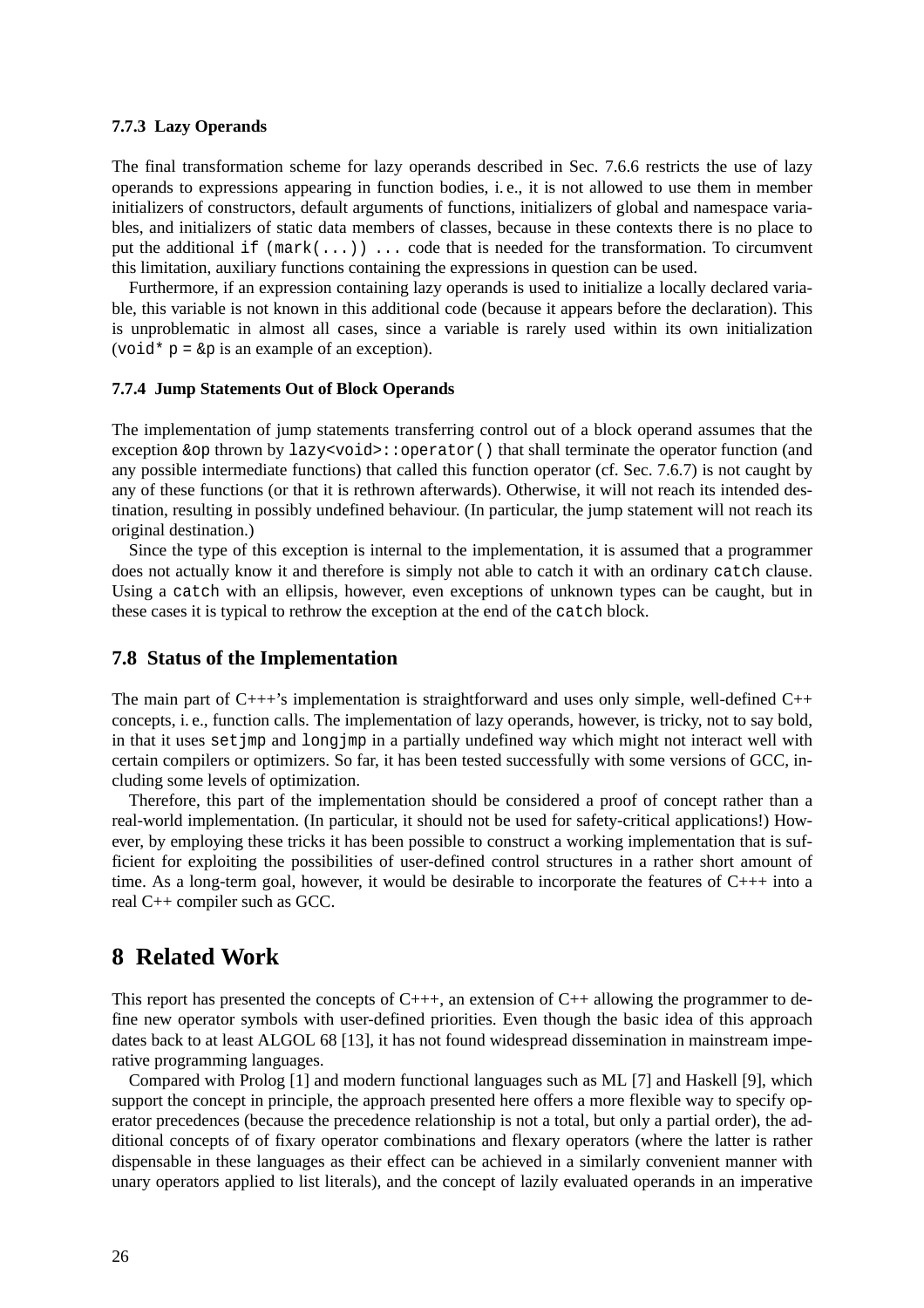language (which is of course nothing special in functional languages). It might be interesting to note, however, that this concept has already been present in ALGOL 60 [8], known as the (in)famous "call by name." While this is indeed not well-suited as a general parameter passing mechanism, the examples of Sec. 6 have demonstrated that the basic principle is useful when applied with care, because it opens the door to implement user-defined control structures, especially when combined with the concept of fixary operator combinations and if whole blocks of statements are allowed as operands, too. (The latter is again unnecessary in functional languages, because they do not have a notion of statements, but rather denote all computations solely by means of expressions.)

Compared with other languages offering the possibility of user-defined control structures, such as Common Lisp [14], Dylan [2], and (in a limited form) Ruby [11], the approach presented here has the advantage that it does not require separate concepts and language constructs, such as macros with tricky quote and unquote rules in Lisp, macros with rewrite rules, patterns, templates, etc. in Dylan, and special code blocks associated with method calls in Ruby, but simply reuses and generalizes the existing concept of operator overloading to achieve that aim. Compared with Smalltalk [3], which pursues a similar strategy by defining control structures by means of methods and blocks, C+++ also supports lazily evaluated expressions which are not blocks and does not require the programmer to explicitly mark each operand that shall be evaluated lazily by encapsulating it in a block. Instead, the decision whether operands shall be evaluated lazily or not is simply expressed once by declaring an operator lazy or not.

# **Acknowledgement**

The basic ideas of C+++ have been implemented in two student projects in 2002 by Michael Altmann and Dietmar Sauer as well as Wolfgang Doll, Heiko Lorenz, and Michael Sonnenfroh. Based on their experiences, the concept has been significantly refined and extended, especially by the concept of lazily evaluated operands. The current precompiler has been implemented with assistance of Wolfgang Doll.

The anonymous referees of [5], a significantly shorter version of this report, missing completely the concepts of fixary operator combinations and blocks as operands as well as the description of the implementation, provided helpful comments to improve both that paper and this report.

### **References**

[1] W. F. Clocksin, C. S. Mellish: *Programming in Prolog* (Fourth Edition). Springer-Verlag, Berlin, 1994.

[2] I. D. Craig: *Programming in Dylan*. Springer-Verlag, London, 1997.

[3] A. Goldberg, D. Robson: *Smalltalk-80. The Language*. Addison-Wesley, Reading, MA, 1989.

[4] ISO/IEC: *International Standard: Programming Languages − C++* (Second Edition, ISO/IEC 14882:2003(E)). October 2003.

[5] C. Heinlein: "C+++: User-Defined Operator Symbols in C++." In: *3. Arbeitstagung Programmiersprachen* (Ulm, Germany, September 2004). Gesellschaft für Informatik e. V., Lecture Notes in Informatics, (in print).

[6] J. Melton, A. R. Simon: *SQL:1999. Understanding Relational Language Components*. Morgan Kaufmann Publishers, San Francisco, CA, 2002.